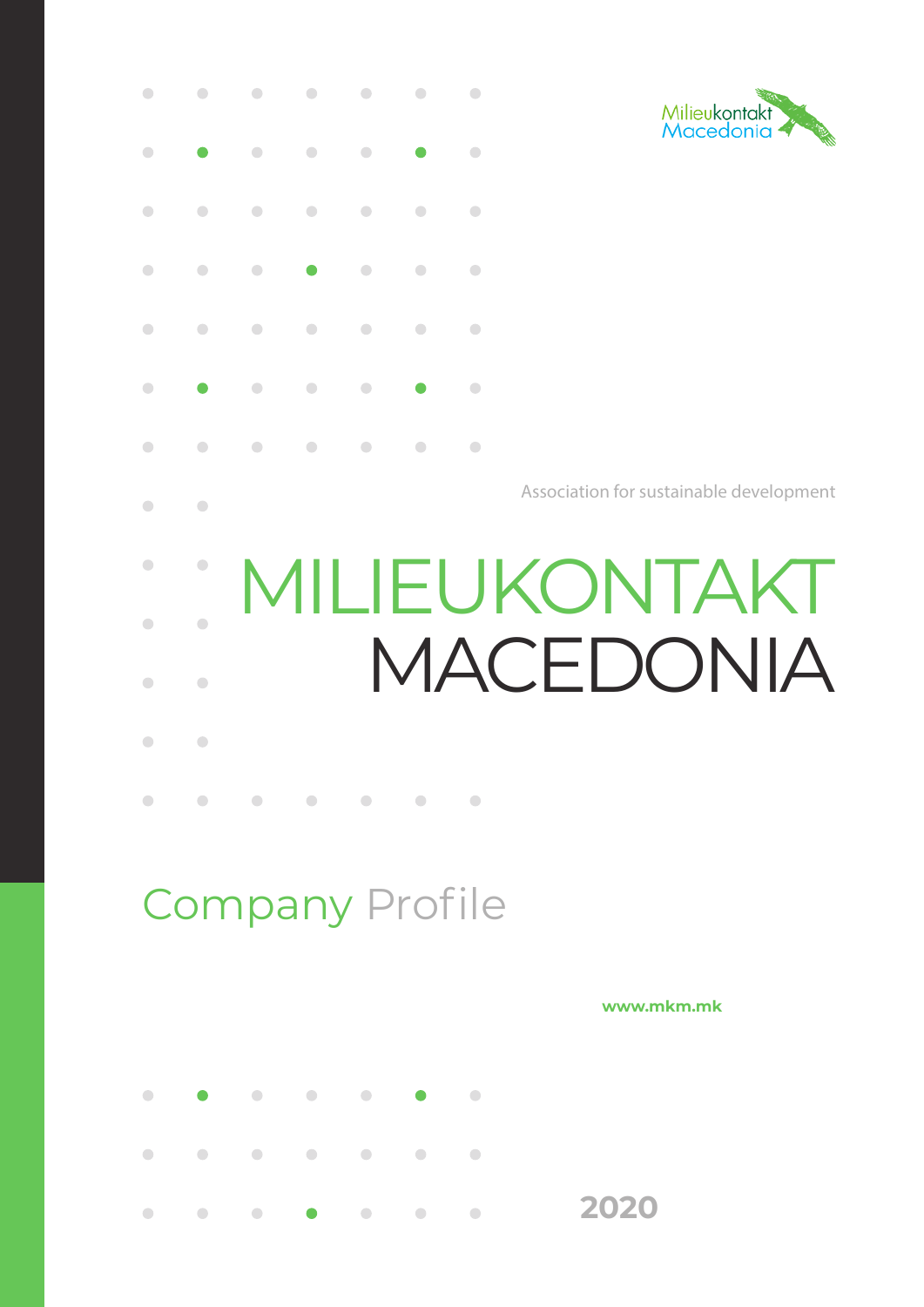### **Milieukontakt Macedonia (MKM)**

is a non-for-profit, civil society organization, supporting initiatives of civil society organizations (CSOs) on issues related to the environment, climate changes, nature and sustainable development.

### Milieukontakt Macedonia

execution of tasks and excellent

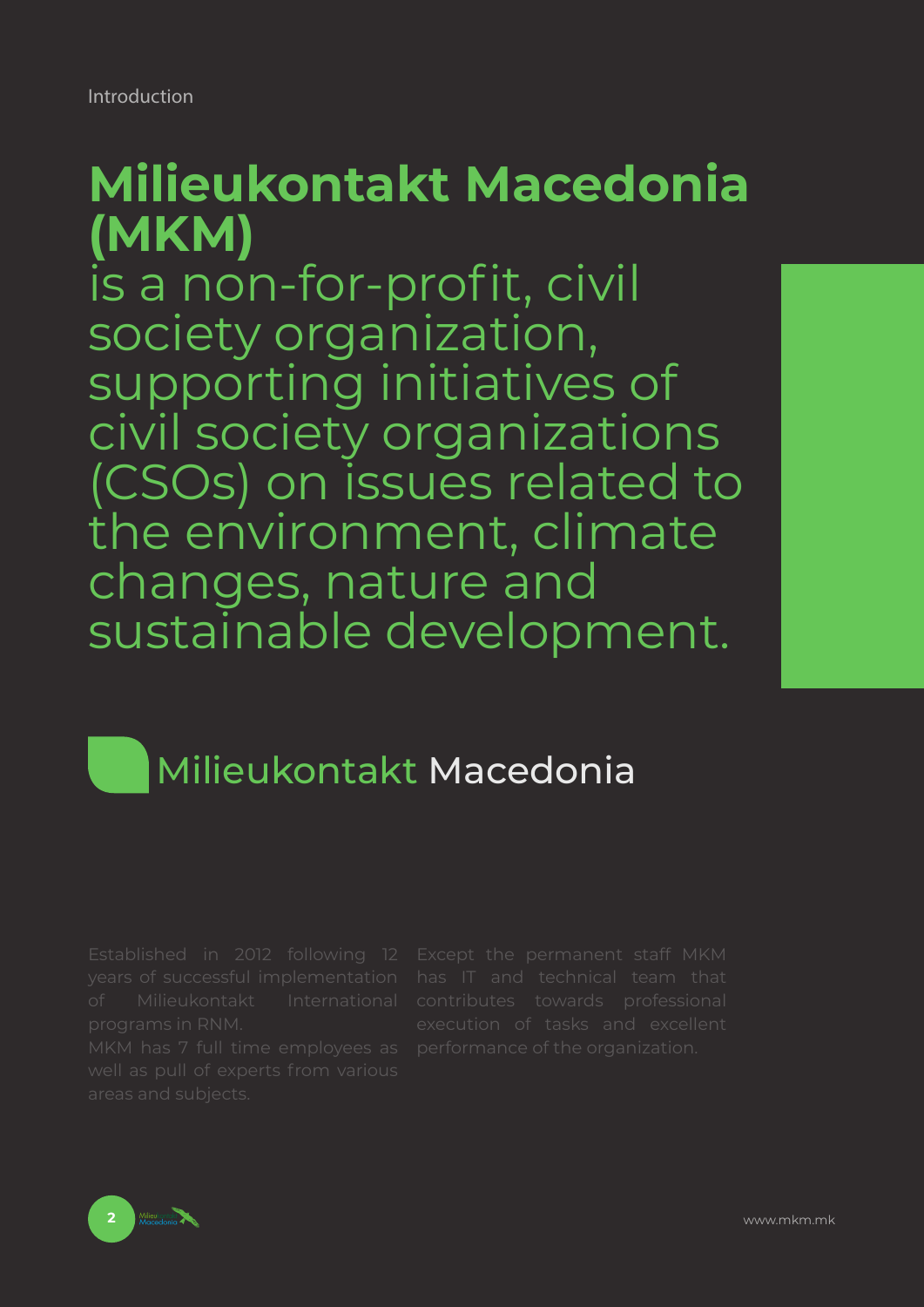Index

# **Table of Contents**

| Introduction                                           | 02              |
|--------------------------------------------------------|-----------------|
| Our Mission and Approach                               | 04              |
| Our Strengths                                          | 05              |
| Our Areas of Expertise                                 | 06              |
| MKM as part of the Milieukontakt International Network | 07              |
| <b>Our Capacity Building Programs</b>                  | 09              |
| <b>Involving Citizens</b>                              | 10 <sup>°</sup> |
| The Green Agenda                                       | 12              |
| New Public Service in RNM                              | 16              |
| <b>Our Projects</b>                                    | 17              |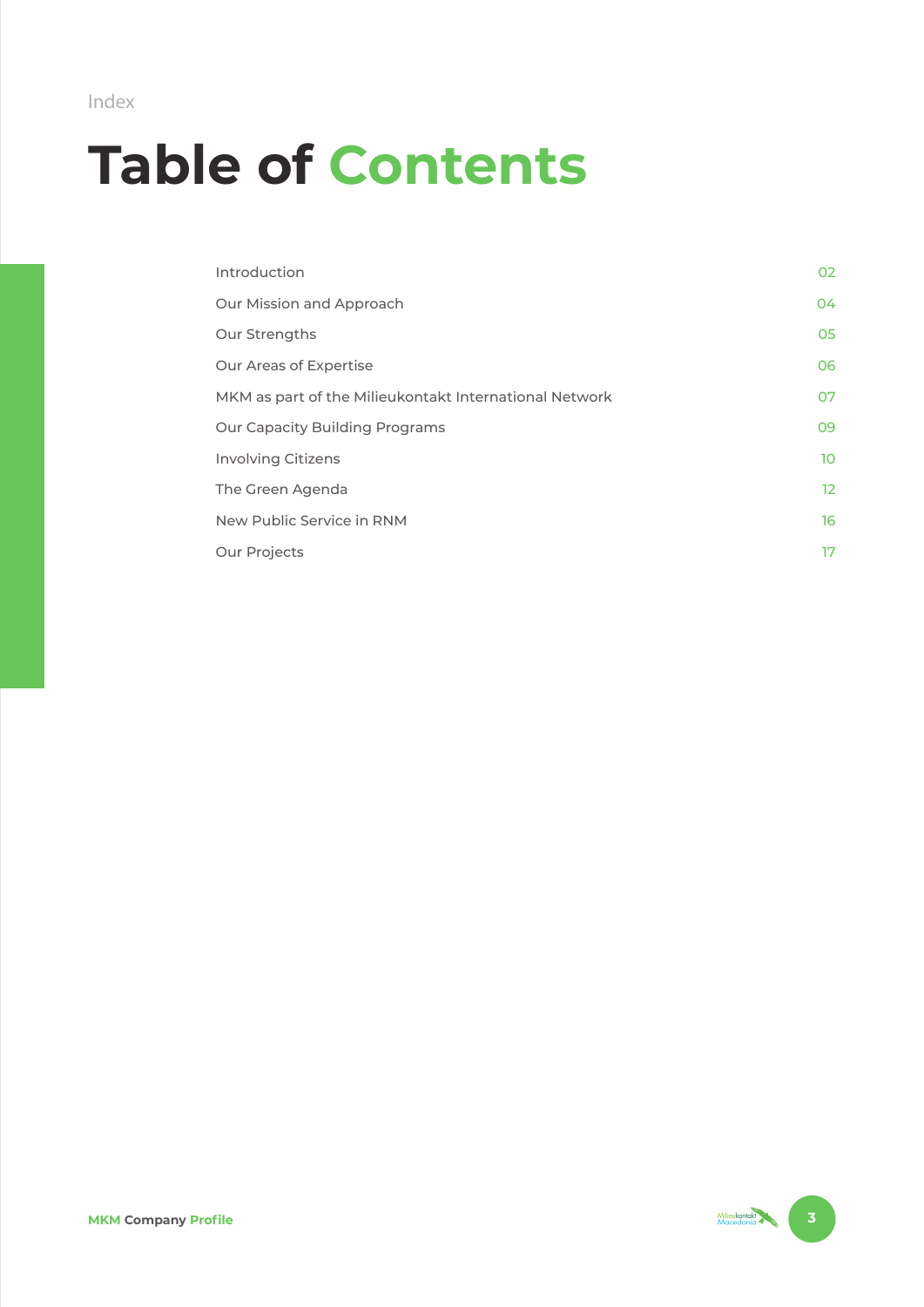# **Our Mission & Approach**

*Our vision is to help create a strong, visible, professional, self-sustainable openness. This means a movement that is highly visible in society, able to*  raise public awareness and capable of playing an important role in policy and *decision-making processes, on local, national and international level.*

MKM initiates partnerships to improve participation in the development of cooperates with international partners because environmental problems do Locally, people can get support and learn the world.

enhance people's participation in defining their own future.

MKM provides people with the means and skills to use the possibilities for participation, including training, advice, assistance and seed financing.

processes are essential in these partnerships,

MKM focuses on designing and implementing tools for participatory

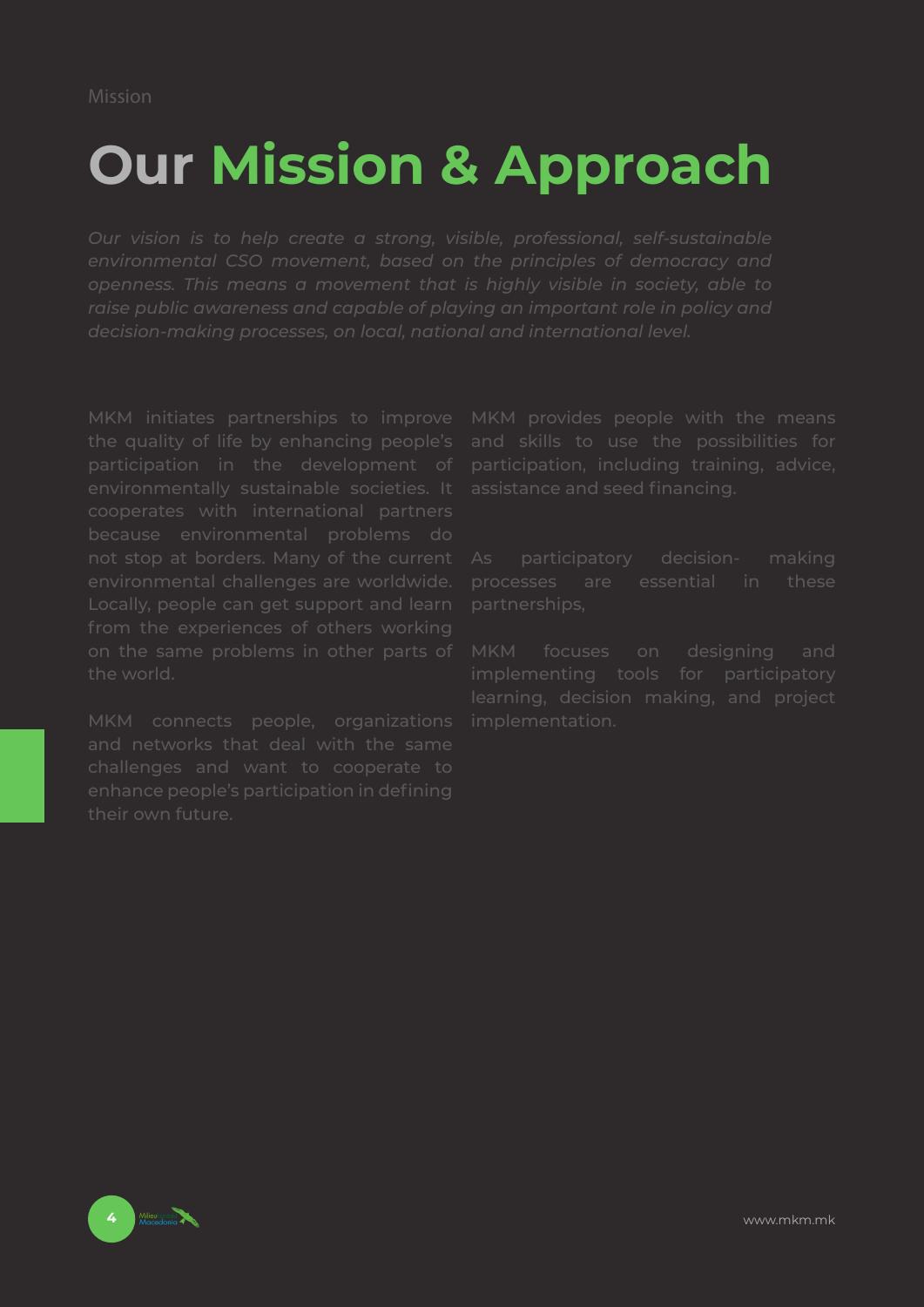# **Our Strengths**

- Application of articipative methodologies in decision making and process
- Capacity building through mobilization of participant knowledge and skills in training
- Advise and coaching of networks for sustainable development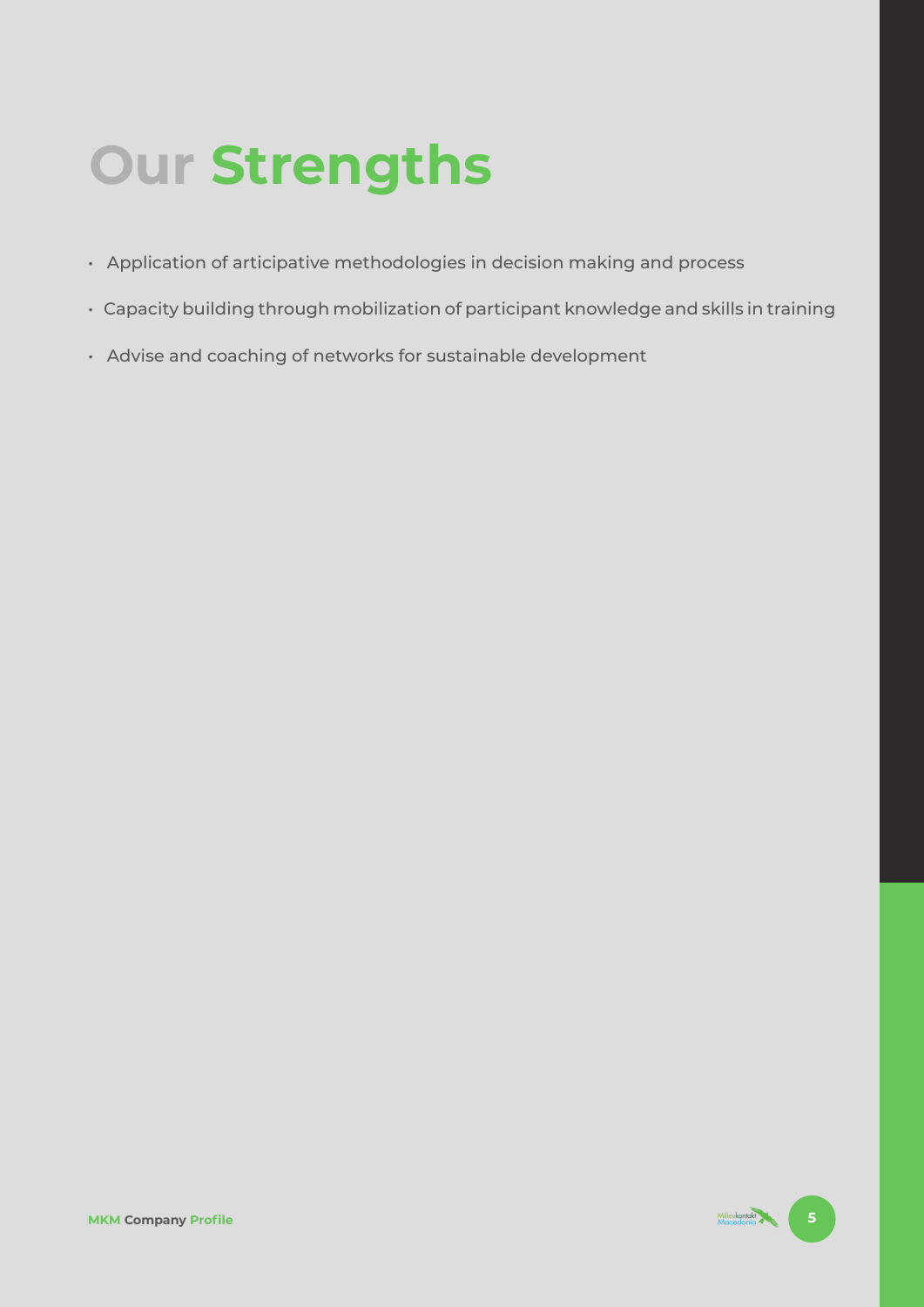# **Our Areas of Expertise**

- **1. Capacity building**
- **2. Networking and linking people and organizations**
- **3. Public participation in decision making**
- **4. Joining different sectors**
- **5. Solving environmental problems**
- **6. Development of public campaigns on environmental issues**
- **7. Democratization and EU accession**

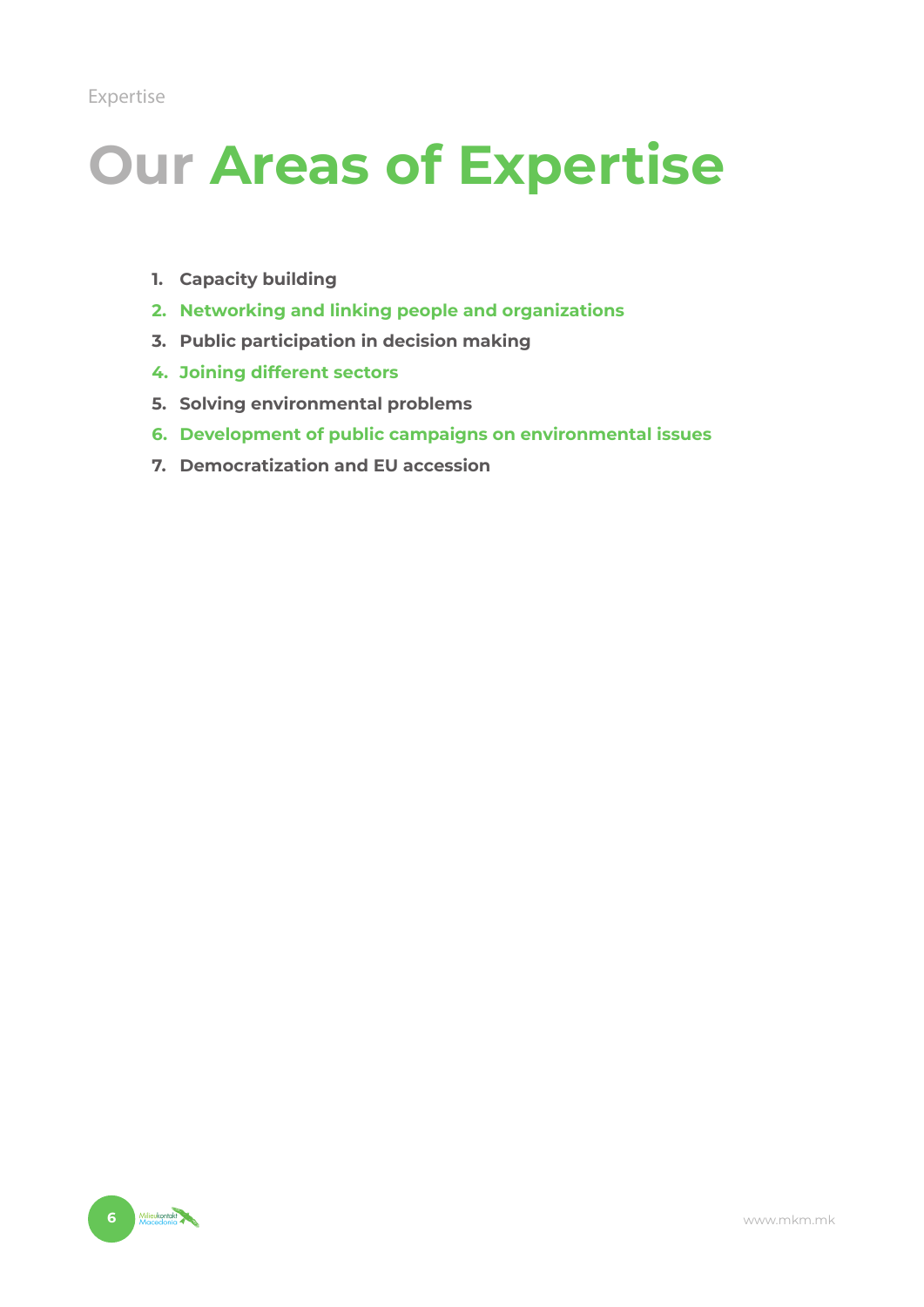#### As Part Of

### **MKM as part of the Milieukontakt International Network**

**Full name: Association for Sustainable Development MILIEUKONTAKT MACEDONIA Skopje Short name: ASD MKM Skopje Address: Kukushka 4A, 1000 Skopje, RNM Contact: www.mkm.mk Email: info@mkm.mk Tel/Fax: +38922460876 Executive Director: Maja Markovska Email: maja@mkm.mk Banking Detail: ASD Milieukontakt Macedonia, Skopje Ul.Kukushka 4a, Skopje, RNM NLB Tutunska Banka AD Skopje ul. Majka Tereza 1, Skopje, RNM 210-067775460125 TUTNMK22 MK07210722000024317 TIN 4032012517037**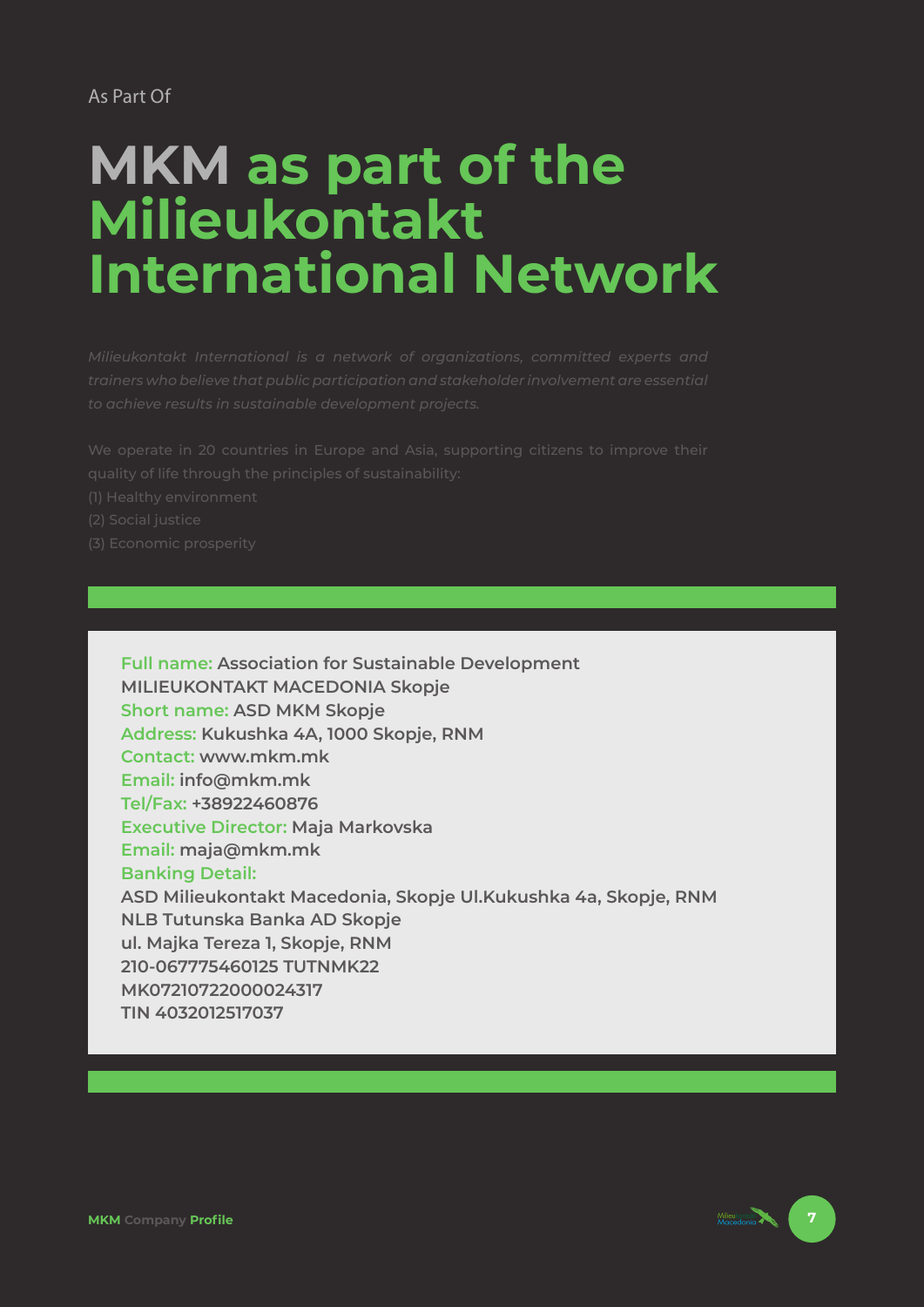Being an environmentalist means life-long learning, and that is why it is so interesting! To be effective, an environmental movement requires a certain set of skills that are not easily learned at school or university. Environmentalists must know about a wide range of subjects covered within the term 'environment'. Energy, climate change, waste, water management, sanitation, chemicals and agriculture are some of the issues with totally different context. We also must keep up with developments in scientific and political circles.

These days, it is all about climate change and what it will or will not bring in the future. We must keep our knowledge up-to-date to be partners with governments and other stakeholders. Besides this knowledge on global issues, we must know what is going on in our country, region, town or village to be effective in our actions. This means that we are constantly learning and adapting scientific knowledge to our own day-to-day work. We must be able to translate this knowledge into policy and action. Communication skills are essential, as are legal expertise and negotiating skills. We sometimes must go to court or negotiate if we cannot reach our goals in any other way.



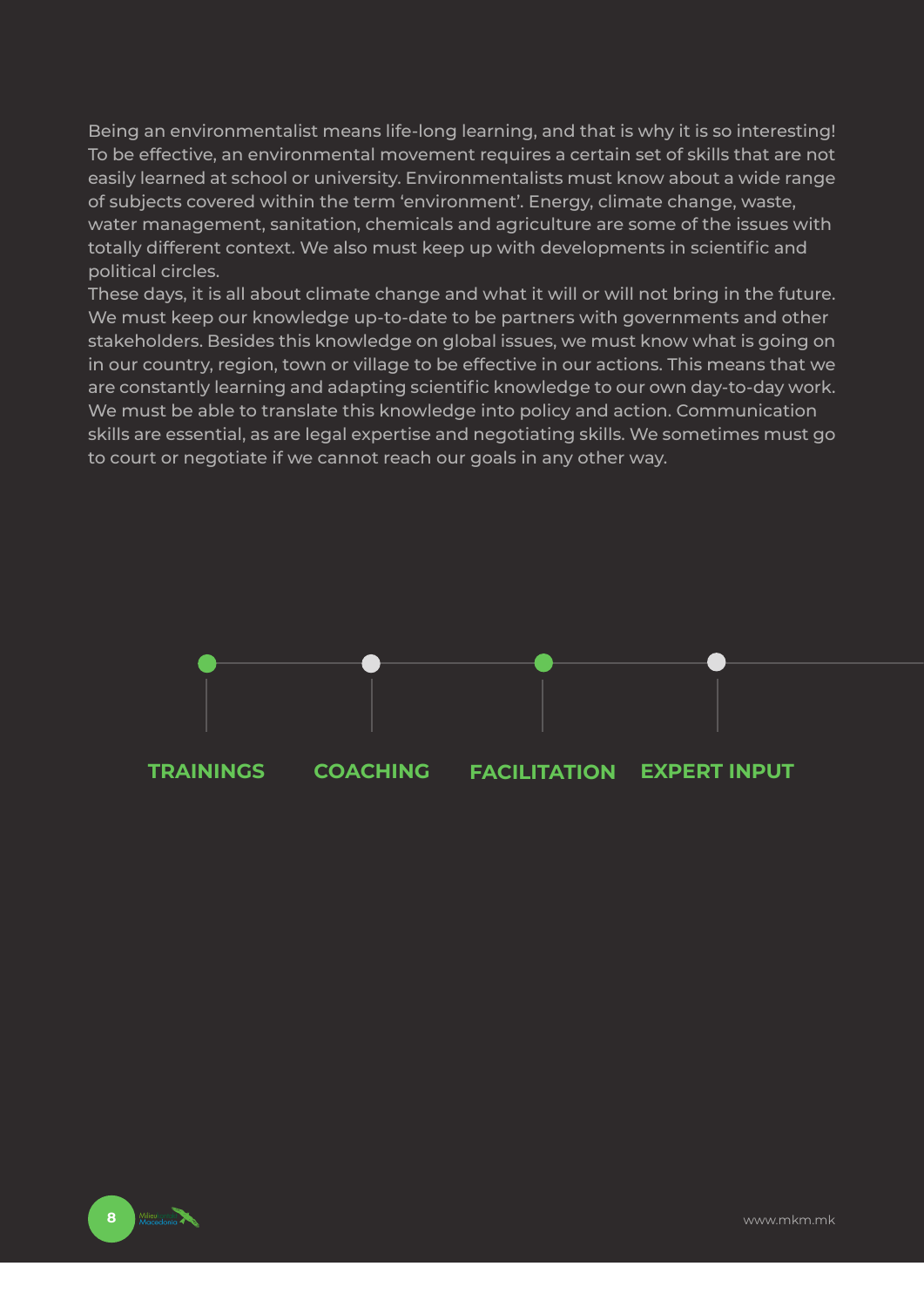### **Our Capacity Building Programs**

*Our Capacity Building Programs are aimed at:*



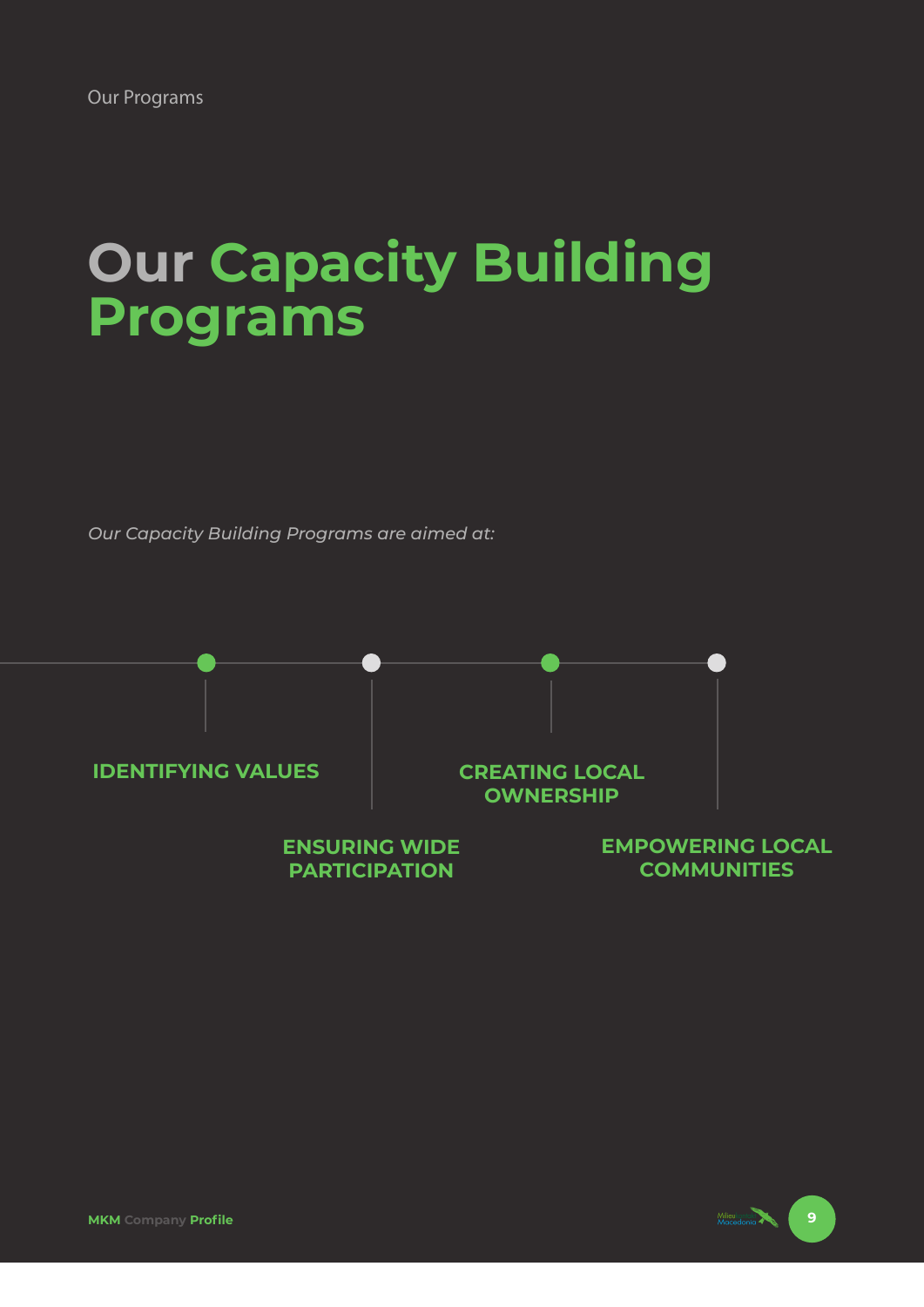### **Supporting CSOs in RNM with MKM in the period 2000-2020**

*Improved their skills in playing a constructive role towards a sustainable... Improved the knowledge of CSOs on issues regarding environmental topics, and especially on climate change management on a local level... Society raised their visibility on the social media.... Increased their capacity to operate in national and international networks... Enhanced their use of tools for information sharing... Strengthened their role in the EU integration process... Got better in obtaining funds for their activities... Were trained to take part in decision making process... Were trained to actively participate in policy creation within the decision-making processes also for issues related to the environment... Obtained knowledge on how to and where to request environmental information... They are ready to participate actively in public discussions with regard to environmental plans, programs and policies...*

### **Public Participation**

from Informing

### to Involving

MKM achieves high quality results by stimulating stakeholder involvement in its projects. It uses innovative participative methods for effective and sustainable decision making and can reach and directly involve local citizens. MKM works with local and national authorities, business, and civil society.

Through our partners in the Milieukontakt International network, we have direct access to social and political networks, know country specific laws, regulations, cultural aspects, civil society, environment and local networks in 20 European and Asian countries.

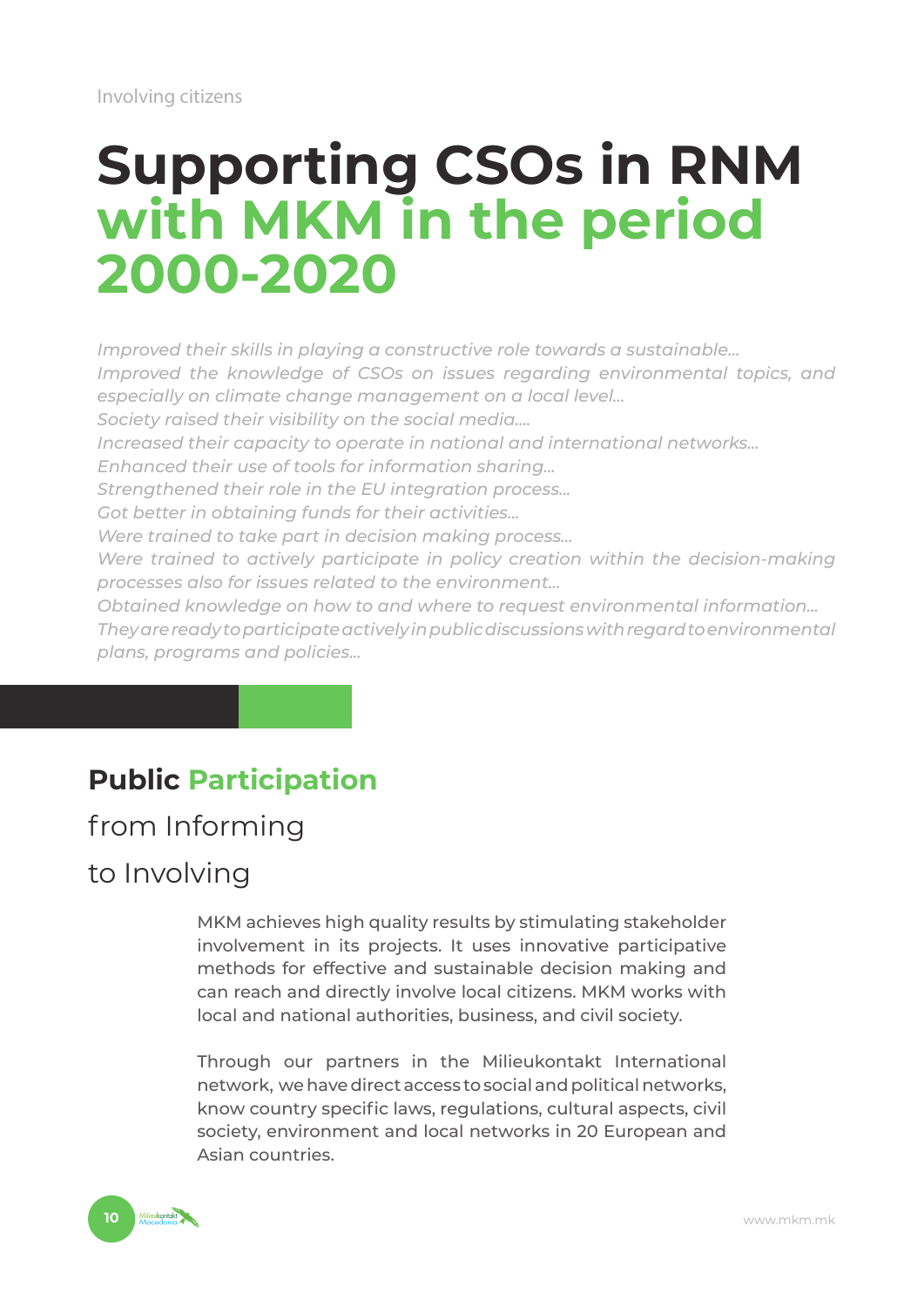#### APPROACH

Through our methods we build trust and relationship with relevant stakeholders and we ensure project sustainability, as all our projects are based on local priorities, needs and wishes.

The method is special participation in the process is not limited to experts or certain stakeholder groups, but is broad and open to all; thus, the process and its results are genuinely owned by the local people. Our work is result-oriented without losing an eye on the process.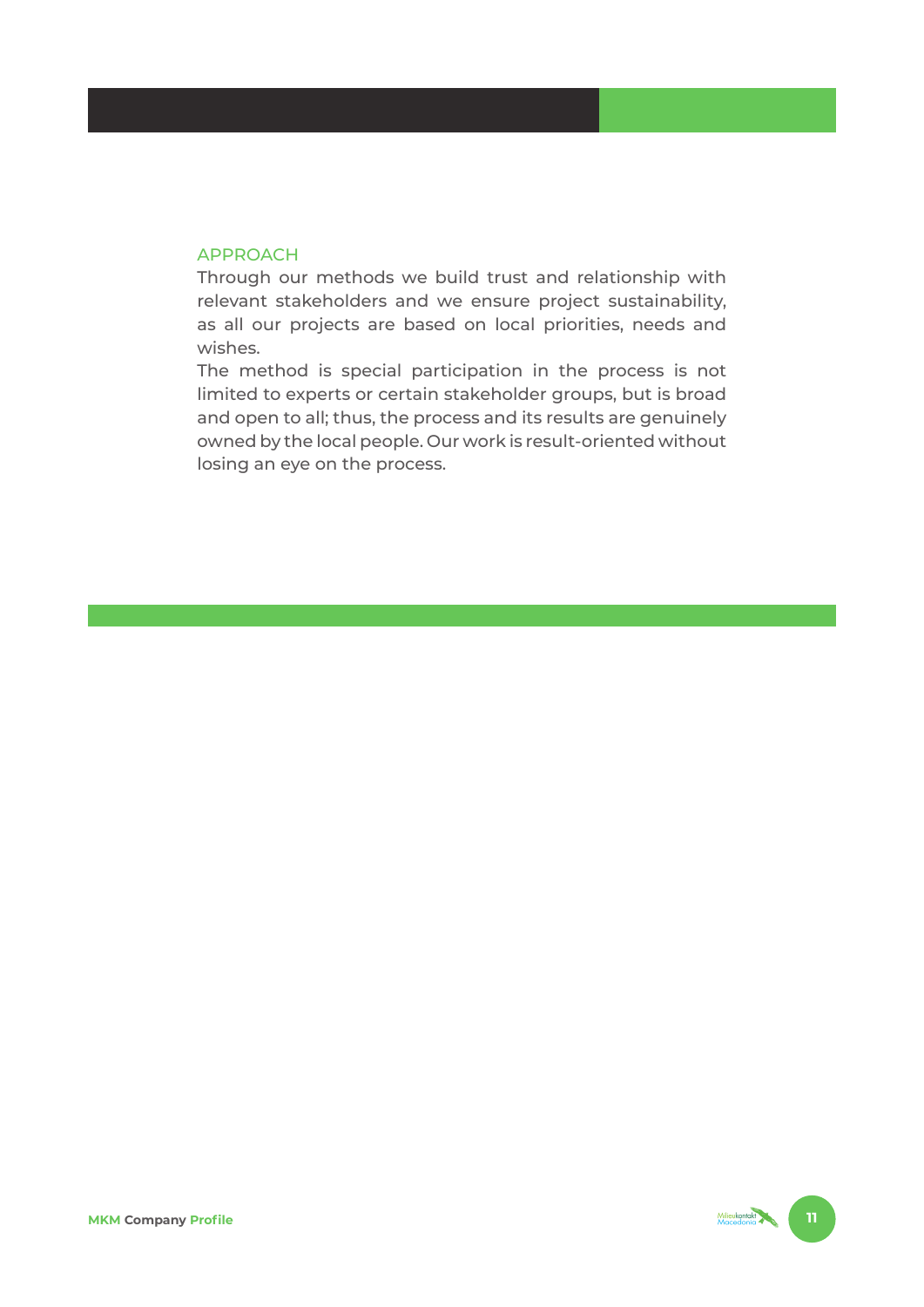### **The Green Agenda**

The Green Agenda method that we developed and used in more than 10 countries in Europe and Asia is based on involving citizens in creating sustainable community strategies on preservation of cultural and natural values. In North Macedonia the methodology was further enhanced for development of Municipal Climate Change Strategies.

MKM adapted the Green Agenda methodology and used in 10 pilot municipalities. The project aims at preparing municipal stakeholders to better manage local climate change challenges, with a special focus on improving local democratic processes and increasing capacity to adapt to climate change.

The project approach seeks to address both the need to strengthen civil society and to raise awareness, boost activism, and bolster local resilience to climate change. Using an innovative methodology Green Agenda, it proposes to bring together various stakeholders, including CSOs, citizens, the private sector, and

municipal authorities, to develop a consensus-based strategy and action plan to address adaptation to climate change and mitigation of its effects. It also supports the implementation of urgent actions and pilot projects which will boost the municipal fight to climate change.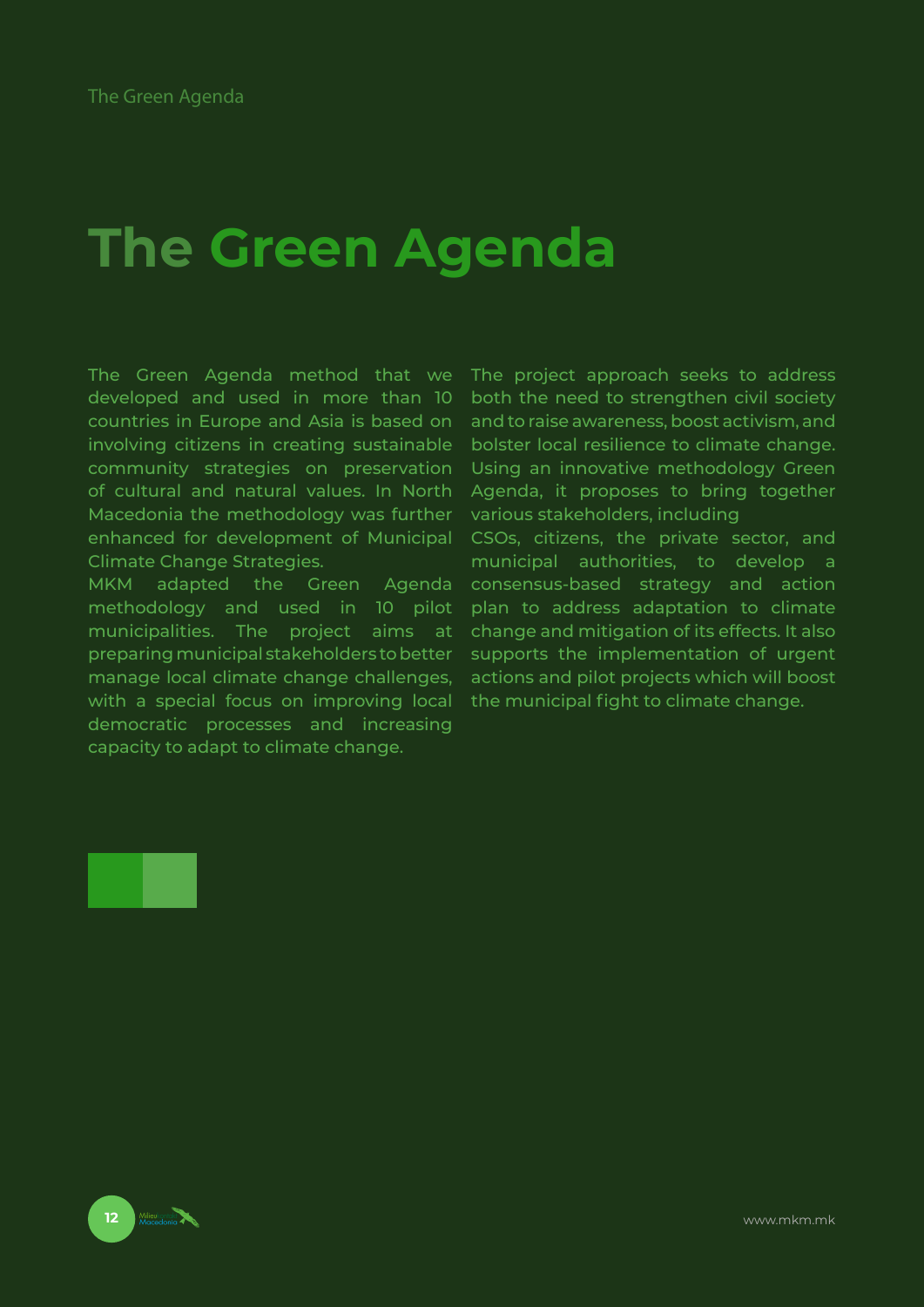|                                                                          |                                                                                                                                                                                                                                      |                                                                                                                    |  |                           | $\bullet$ and $\bullet$ and $\bullet$ and $\bullet$ and $\bullet$ and $\bullet$ and $\bullet$ and $\bullet$ and $\bullet$ and $\bullet$ and $\bullet$ and $\bullet$                                                                  |  |
|--------------------------------------------------------------------------|--------------------------------------------------------------------------------------------------------------------------------------------------------------------------------------------------------------------------------------|--------------------------------------------------------------------------------------------------------------------|--|---------------------------|--------------------------------------------------------------------------------------------------------------------------------------------------------------------------------------------------------------------------------------|--|
|                                                                          |                                                                                                                                                                                                                                      |                                                                                                                    |  |                           |                                                                                                                                                                                                                                      |  |
|                                                                          |                                                                                                                                                                                                                                      |                                                                                                                    |  |                           |                                                                                                                                                                                                                                      |  |
| $\bullet$                                                                |                                                                                                                                                                                                                                      |                                                                                                                    |  |                           | <u>in the contract of the contract of the contract of the contract of the contract of the contract of the contract of the contract of the contract of the contract of the contract of the contract of the contract of the contra</u> |  |
| $\bullet$<br>$\mathcal{L}_{\text{max}}$ , and $\mathcal{L}_{\text{max}}$ | <u>in the contract of the contract of the contract of the contract of the contract of the contract of the contract of the contract of the contract of the contract of the contract of the contract of the contract of the contra</u> |                                                                                                                    |  |                           | $\mathcal{L}_{\text{max}}$ and $\mathcal{L}_{\text{max}}$                                                                                                                                                                            |  |
| $\bullet$<br><b>Service</b>                                              |                                                                                                                                                                                                                                      |                                                                                                                    |  |                           | $\mathcal{L}_{\text{max}}$ and $\mathcal{L}_{\text{max}}$                                                                                                                                                                            |  |
| $\bullet$<br>$\mathcal{L}_{\text{max}}$ , and $\mathcal{L}_{\text{max}}$ |                                                                                                                                                                                                                                      | $\bullet \qquad \bullet \qquad \bullet \qquad \bullet \qquad \bullet \qquad \bullet \qquad \bullet \qquad \bullet$ |  | $\bullet$ , and $\bullet$ | <b>Altan o</b><br>$\bullet$                                                                                                                                                                                                          |  |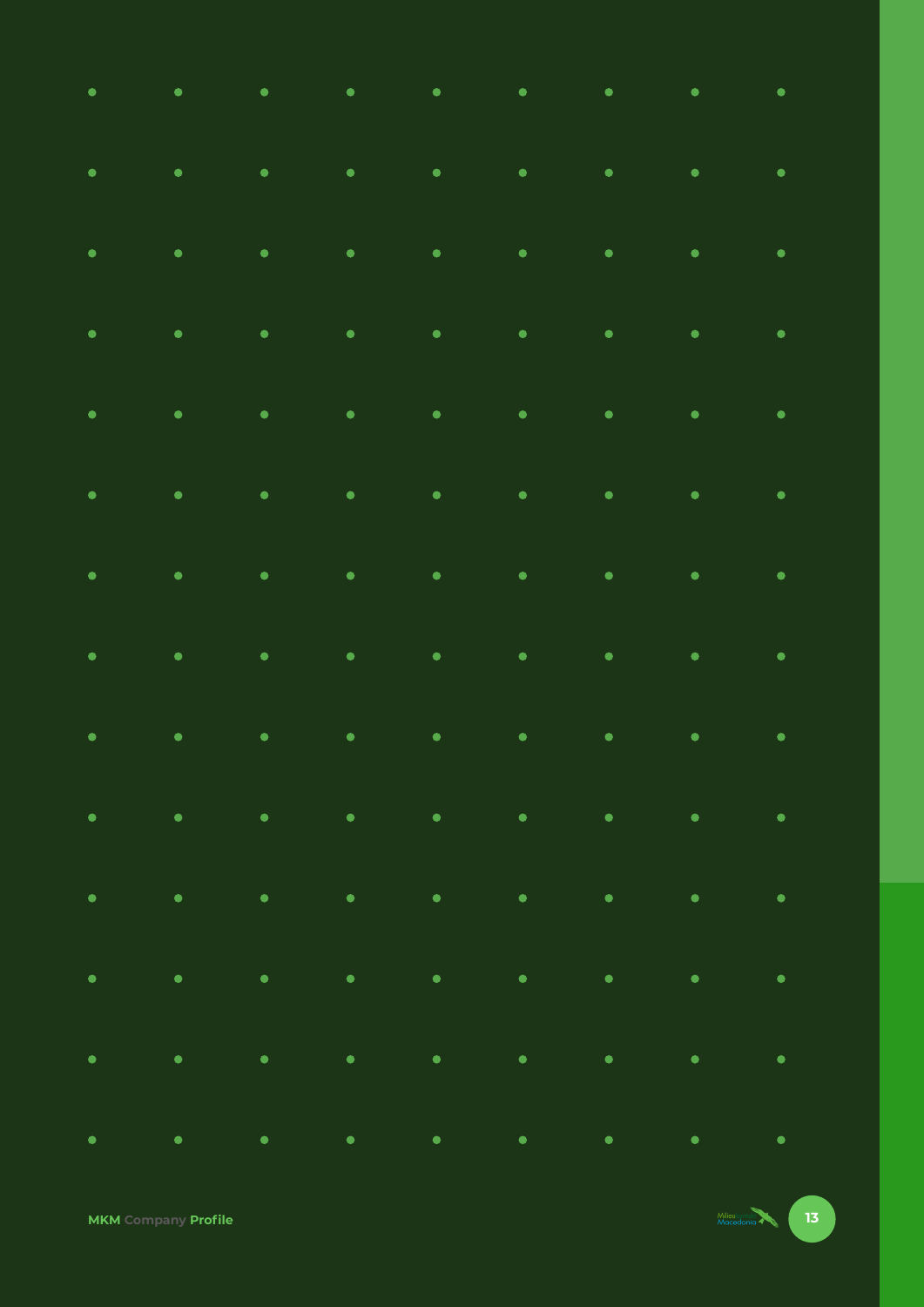## **Cleaner drinking water in RNM**

This project was identified as an urgent action during the green Agenda process in Pehcevo in 2013, when developing their municipal climate change strategy. in a participatory approach the members of the thematic working group on water agreed that this urgent action is of highest priority in this area.

The installation of a new filter in the existing water treatment plant solved the problem of contamination of drinking water with sand which used to occur during heavy rainfalls that now happen more often due to climate change. the new filter also had positive economic impact on the population by reducing citizens' costs for buying drinking water and for transportation of water in tanks from the nearby mountains.

## More energy efficient public buildings in RNM

The capacity building and citizen involvement pillars of MKM's activities are meant to help build a sustainable society and specifically to help prevent and solve environmental problems. Solving environmental problems is the third of our pillars. MKM connects the three pillars in the conviction that one cannot be done without the other. Creating a sustainable society requires involvement of citizens and capacities of skilled experts.

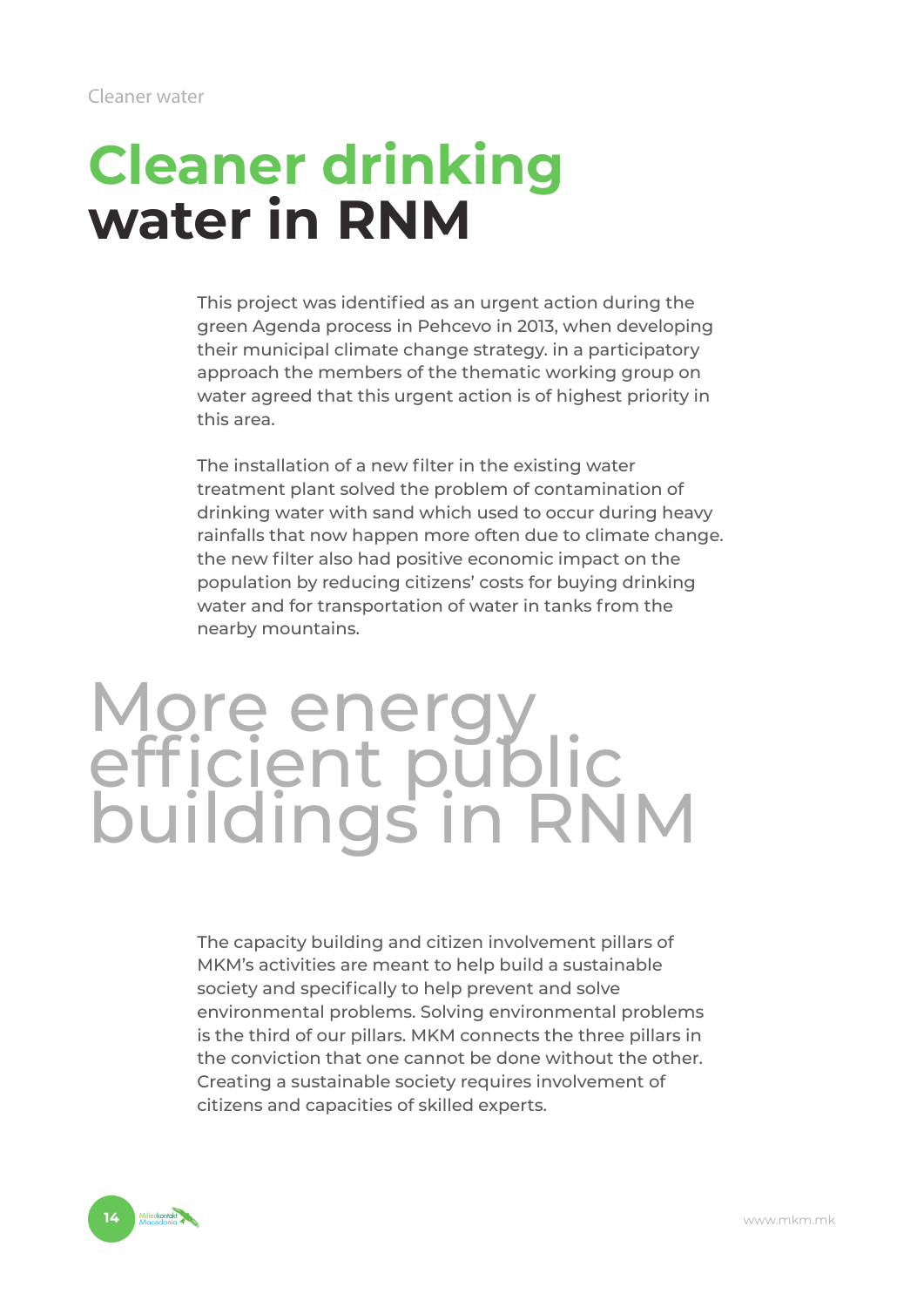During the development of municipal climate change strategies in Tearce, Kivogashtani, Bogdanci, Pehcevo and Mavrovo Rostushe in 2013 and 2014, the following climate change mitigation measures were selected through the participatory green Agenda process:

• Replacement of old mercury lightbulbs with energy-efficient and installation of digital timers in the public lighting systems in Tearce and Pehcevo

• thermal insulation of a kindergarten roof in Bogdanci

• thermal insulation of outside walls and new roofs on the town halls in Kivogashtani and Pehcevo

• Thermal insulation, new energy efficient heating systems 3 public buildings in Kivogashtani, Pehcevo and Mavrovo Rostushe.

- the following long-term results were achieved:
- 20% less energy for heating

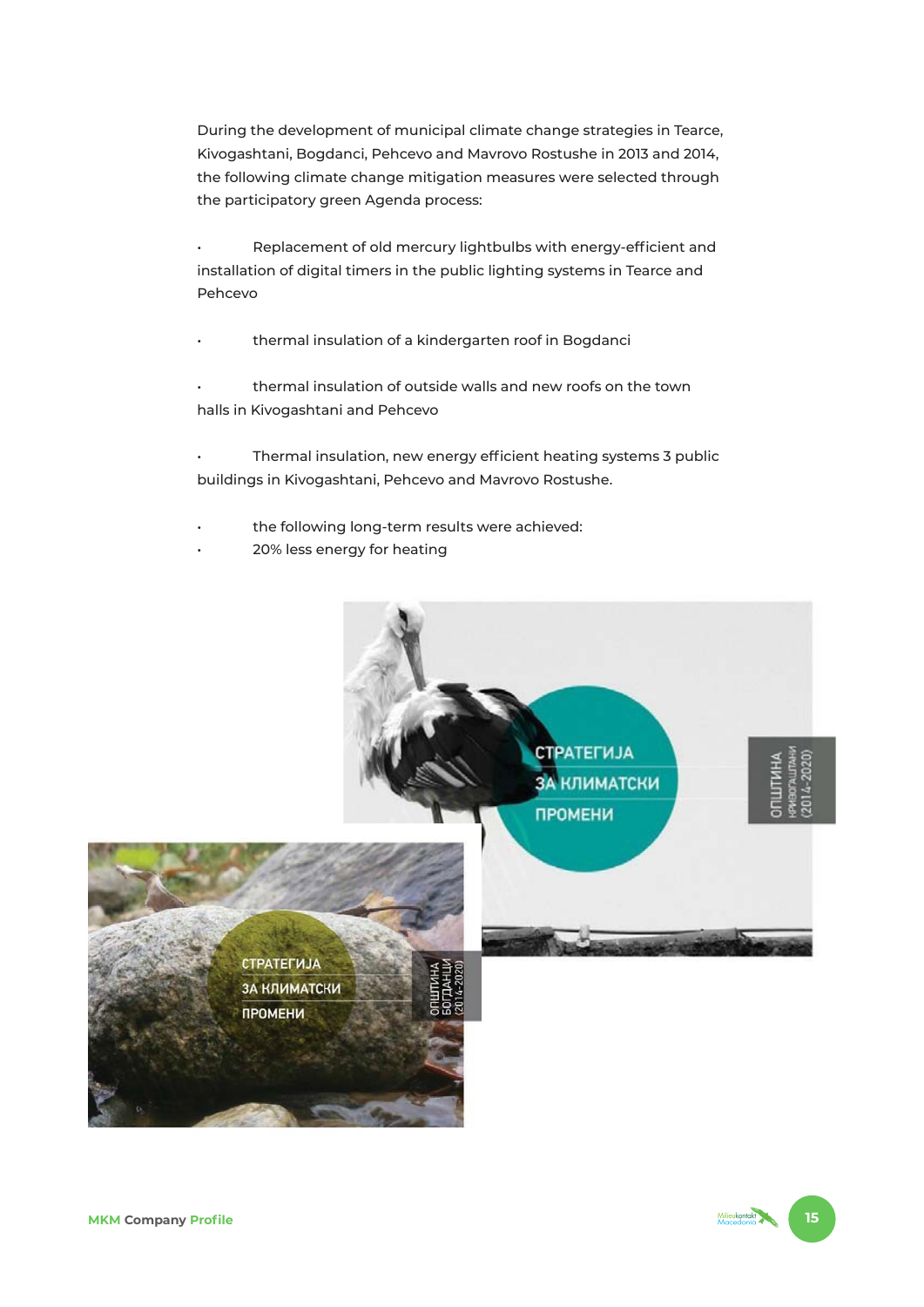### **New Public service in RNM**

In 2012, MKM started an initiative to stimulate citizens to be more proactive in solving environmental problems in three pilot communities. the shoot & react project introduced a new citizen friendly service for reporting local environmental problems.

The project combined a website, telephone hotline and smartphone app and enabled citizens to directly report local problems, shortened reporting procedure, and provided realtime feedback on the status of reported problems. it also shortened the time authorities need to act upon the problems, making these services more effective and efficient.

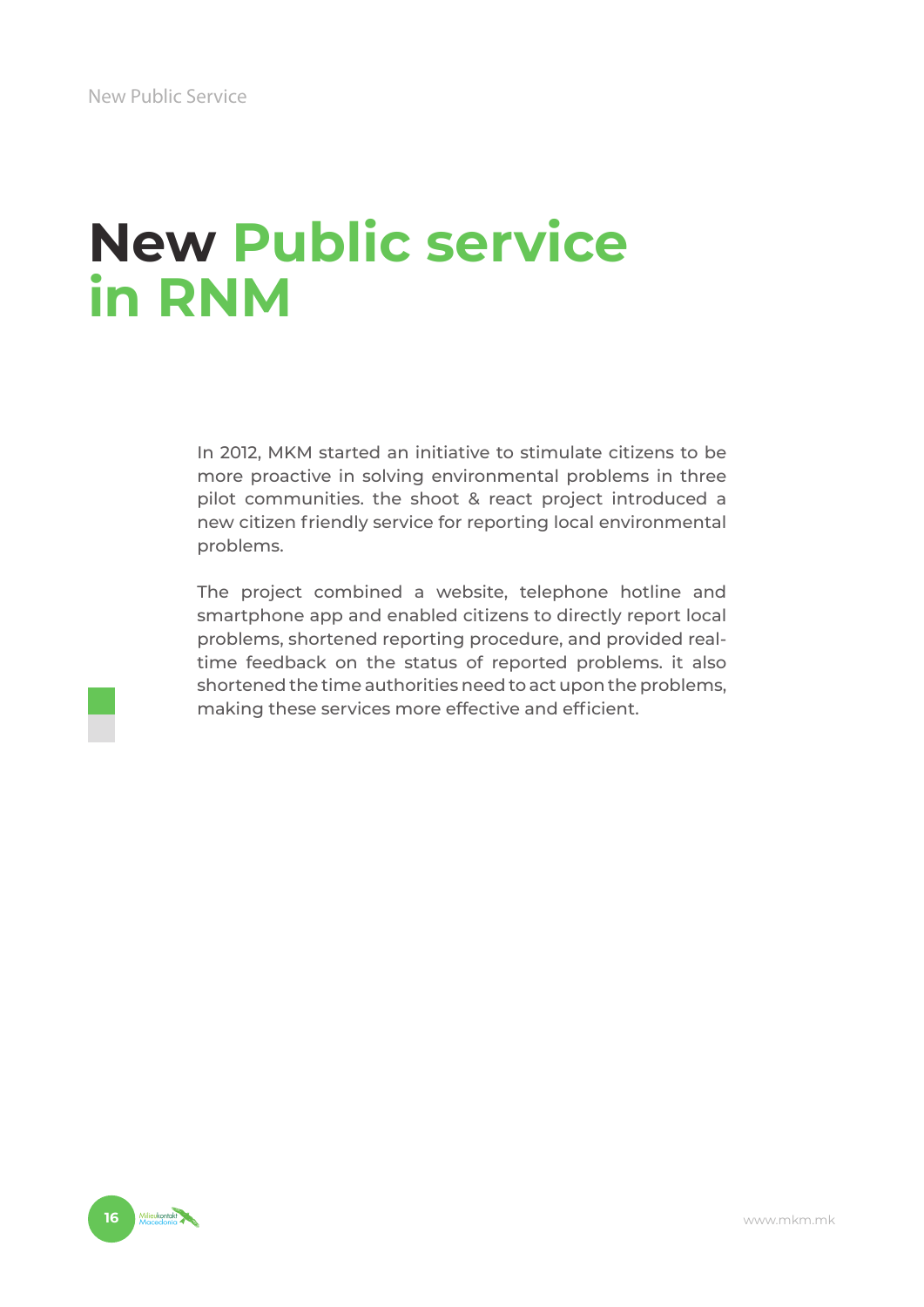### **Capacity Building for SMEs about the use of EU Funds**

MKM initiated working with a little different target group in 2018, the small and medium enterprises (SMEs) in RNM. The scope of the project was strengthening the capacities of the SMEs in our country about the use of available EU Funds and programs, and with the only goal of improving their competitiveness on a national, as well as on international level.

Representatives from 10 SMEs passed several trainings and acknowledged the available EU Funds in Macedonia, such as Horizon 2020, COSME, Erasmus & ENIF Platform, the criteria, modality of project development and application, and some of them with the assistance of mentors working with them have developed projects, submitted the same and have been approved.

The representatives from these 10 SMEs had the opportunity to pass several days in Turin, Italy. CEIPIEMONTE S.c.p.a from Italy organized a visit to the Economic Chambers and SMEs in Italy, as well as a B2B event for experience exchange and partnership conclusion between Macedonian and Italian companies.

A part of the Macedonian SMEs signed Memoranda of Cooperation and mutual projects work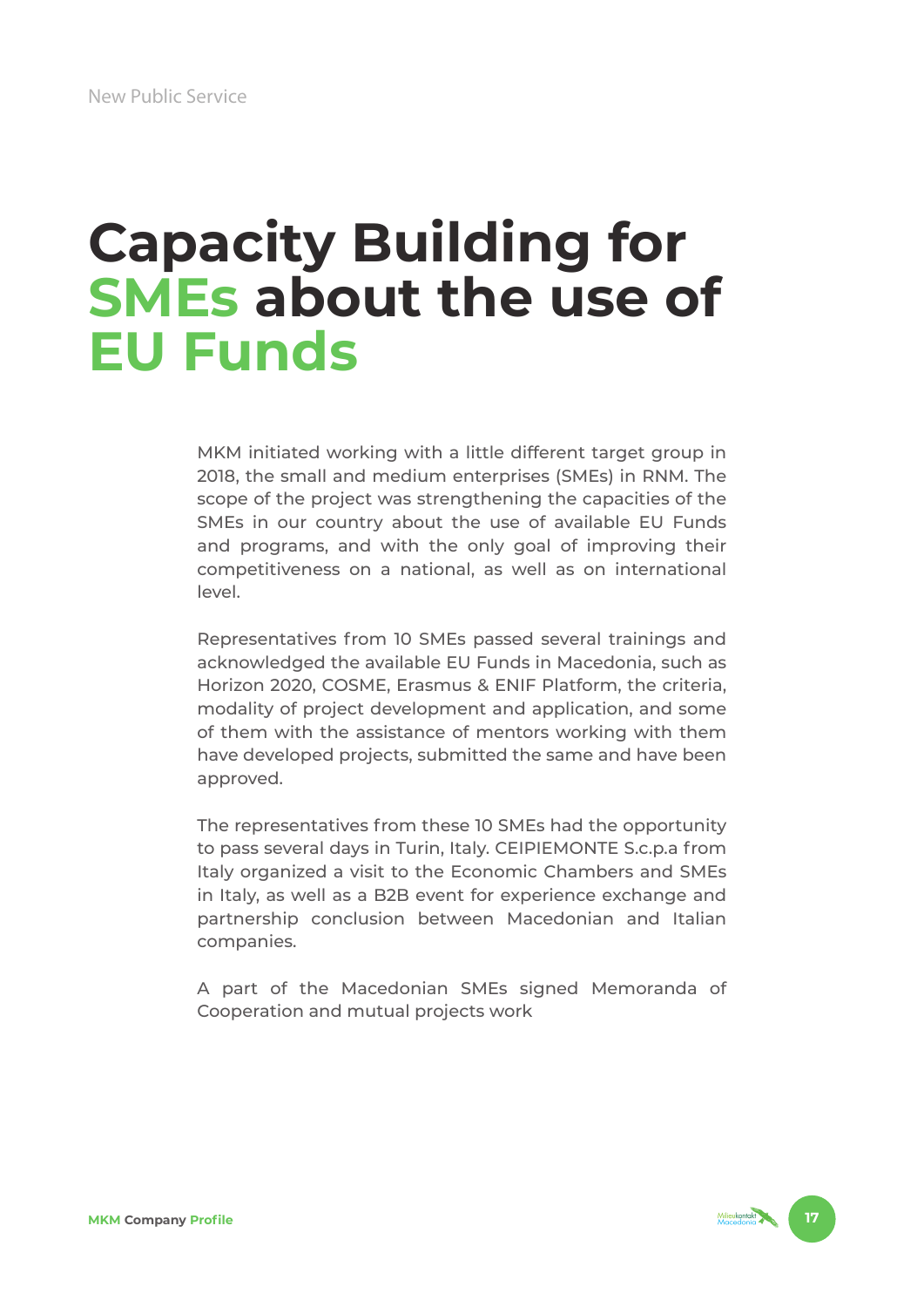### **Aarhus Center**

The first Aarhus Center in North Macedonia was also established and initiated operation towards the end of 2019. The Aarhus Center (AC) is registered within the project "Building capacities of environmental CSOs to increase democratic processes in Macedonia", financed by the EU measure for horizontal capacity building.

The scope is to raise awareness through dissemination of environmental information among the public, as well as monitor the implementation of the Convention by state authorities.

The operation of the Aarhus Center is based on the United Nations Economic Commission for Europe (UNECE) Convention on Access to Information, Public Participation in Decision-Making and Access to Justice in Environmental Matters (Aarhus Convention) from 1998.

The Aarhus Center is a place where citizens and institutions can be promptly informed about environmental matters and prepare relevantly for their inclusion in the decision-making processes.

The Aarhus Center will alleviate the access to information to citizens and institutions, will assist the realization of the right to participation in the environmental decision-making processes, as well as give legal support for breach of rights in environmental matters.

The Aarhus Center will provide the support of competent authorities to strengthen their resources and fulfill the obligations undertaken by the ratification of the Aarhus Conventions.

Within the activities of the Aarhus Center the "Friends of Aarhus" Network has been established, and the same is open for all entities interested in cooperation and promotion of the implementation of the Convention on Access to Information, Public Participation in Decision-Making and Access to Justice in Environmental Matters (Aarhus Convention).

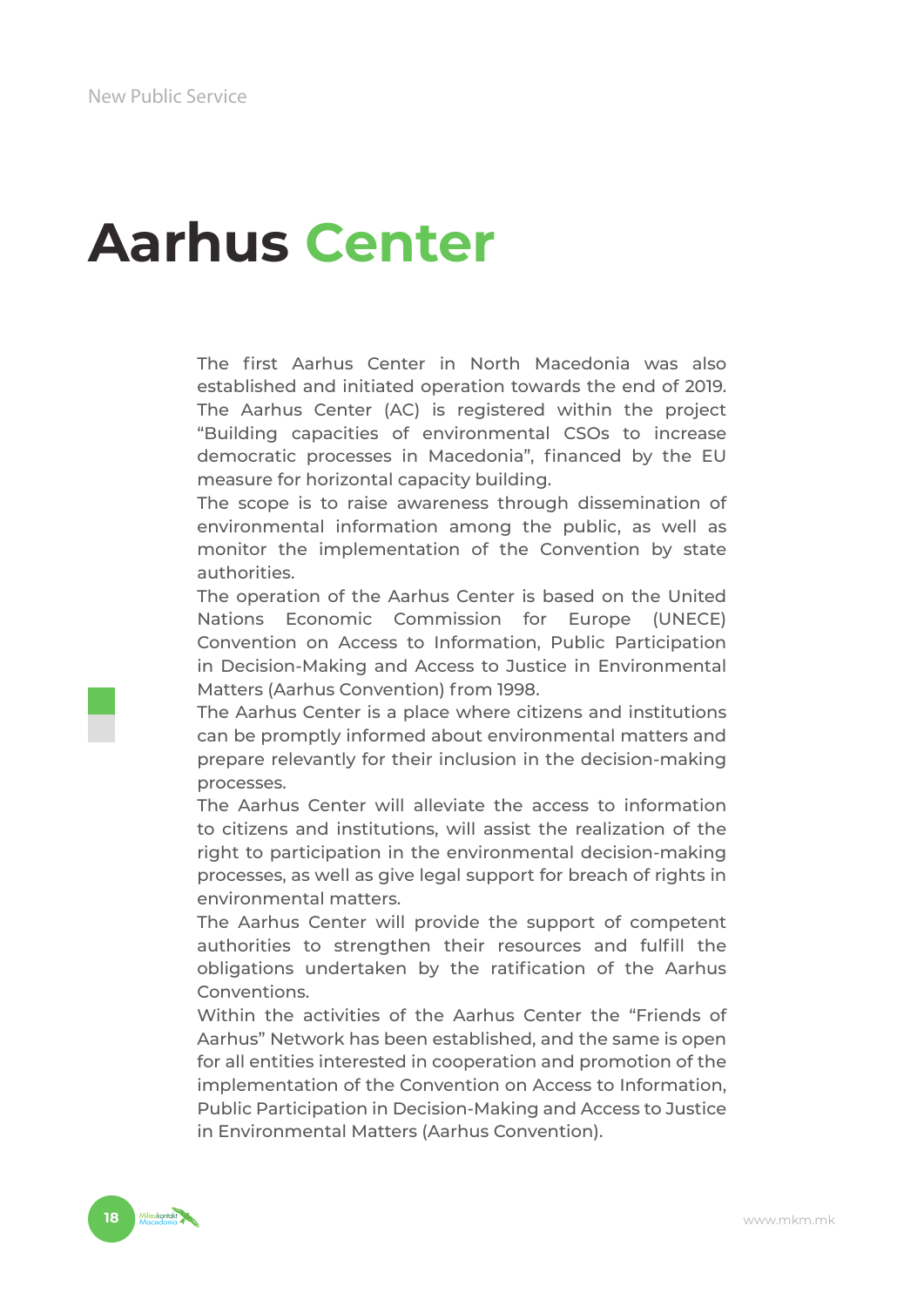## **Our Projects**

#### *2019 - 2021*

Contracting authority: Critical Ecosystem Partnership Fund (CEPF) Project Title: Enhancing Dojran Lake Unique Biodiversity through Engagement of all Stakeholders and Implementation of Ecosystem – Based **Approaches** 

### Project objective:

Improvement of water quality and strengthened governance of the catchment management zone through sustainable management, conservation, and restoration of the Dojran lake through ecosystem-based approach Total Budget: 147 735.30 USD

#### *2018 - 2021*

Contracting authority: EU Delegation - Macedonia Project Title: Building capacities of environmental CSOs to increase democratic processes in Macedonia

Project Objective: Create enabling conditions for environmental CSOs to actively participate in policy and decision making on environmental topics Total Budget: 412 306.20 EUR

*2018 - 2020*

Contracting authority: EU Delegation Albania Project title: River Basin management and transparency

Project objective:

To strengthen CSOs capacities for involvement in the process of development of River Basin Management plans in Albania and contribute toward wider public support of RBM Plans Total Budget: 295 248.00 EUR

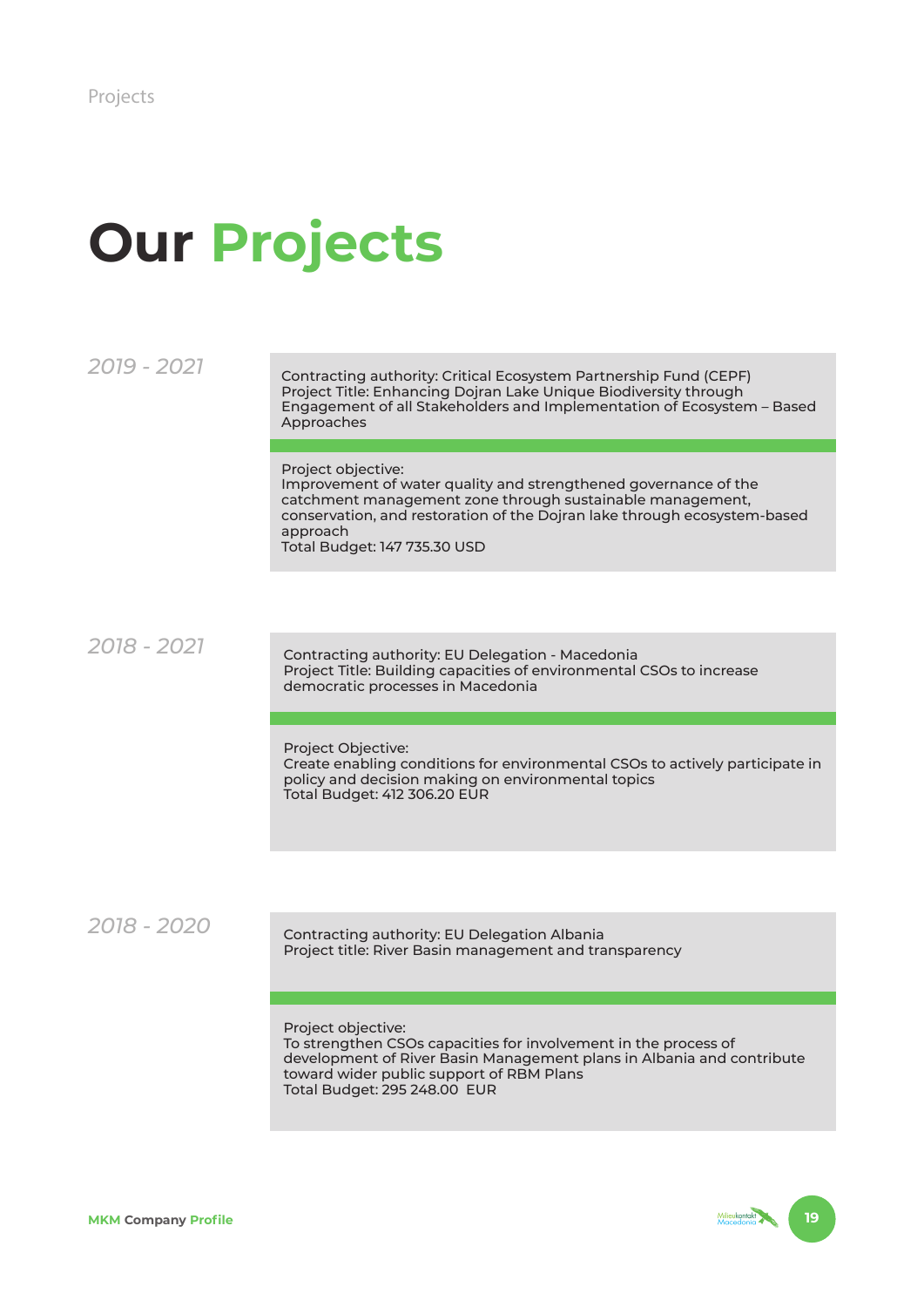| 2018 - 2019 | Contracting authority: UNDP CO - Republic of Macedonia<br>Project Title: Conservation of biodiversity in mountain grazing areas of<br>Shara                                                                                       |
|-------------|-----------------------------------------------------------------------------------------------------------------------------------------------------------------------------------------------------------------------------------|
|             | Project objective:<br>Strengthen capacity on sustainable pasture management and improve<br>local livelihood<br>Capacity building programme for pasture management<br>Total Budget: 4.480,258,00 MKD                               |
|             |                                                                                                                                                                                                                                   |
| 2018 - 2020 | Contracting authority: Swedish International Development Agency (SIDA),<br>implemented by CeProSARD<br>Project Title: Strong civic support for effective application of the energy<br>policies in the EU accession process        |
|             | Project Objective:<br>To empower active participation and engagement of civil sector in pursuing<br>activities that are of public interest and in support of the country's EU<br>accession process<br>Total Budget: 44 212.50 USD |
|             |                                                                                                                                                                                                                                   |
| 2019 - 2019 | Contracting authority: Municipality of Valandovo<br>Project title: Evaluating Energy Efficiency Measurements                                                                                                                      |
|             | Project objective:<br>Preparation of Sustainable Energy and climate change Action Plan and                                                                                                                                        |
|             | preparation of Energy Efficiency Program<br>Total Budget: 18 000.00 EUR                                                                                                                                                           |

**20** Willieukohnold Waterconia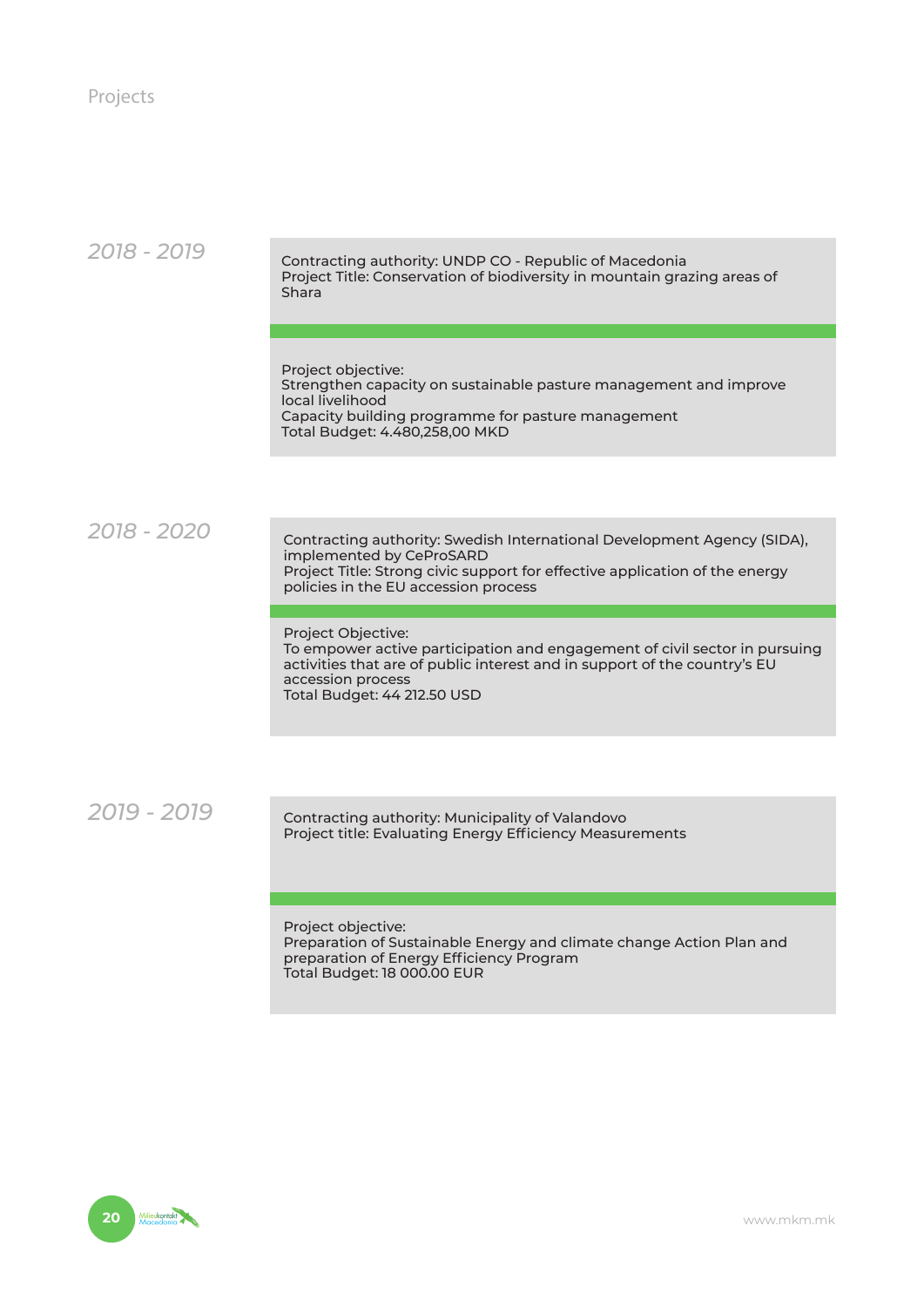|  | ____ |  |
|--|------|--|

| 2017 - 2019 | Contracting authority: Central Financing and Contracting Department<br>(CFCD)<br>Project Title: Stronger Local Businesses for Global Market Challenge                                                                                                                                                                                                                                                       |
|-------------|-------------------------------------------------------------------------------------------------------------------------------------------------------------------------------------------------------------------------------------------------------------------------------------------------------------------------------------------------------------------------------------------------------------|
|             | Project objective:<br>To enhance country's economy competitiveness through improved<br>capacities of the key actors for development of joint actions for utilization of<br>the available EU funds<br>Total Budget: 194 654.38 EUR                                                                                                                                                                           |
|             |                                                                                                                                                                                                                                                                                                                                                                                                             |
| 2017 - 2017 | Contracting authority: Food and agricultural organization of the united<br>nations (FAO)<br>Project Title: Development of National Capacity to respond to UNFCCC Paris<br>Agreement and Nationally Determined Contributions in particular Article 6<br>commitments under the convention                                                                                                                     |
|             | Project objective:<br>Increase and improve provision of goods and services from agriculture,<br>forestry, and fisheries in a sustainable manner. Organizational and<br>institutional capacities of public and private institutions, organizations and<br>networks are strengthened to support innovation and transition towards<br>more sustainable agricultural production.<br>Total Budget: 10 000.00 USD |
|             |                                                                                                                                                                                                                                                                                                                                                                                                             |
| 2016 - 2017 | Contracting authority: EU Delegation<br>Project Title: Stronger CSOs for a participatory transposition and<br>implementation of the EU 2020 climate and energy package (CEEU2020)                                                                                                                                                                                                                           |
|             | Project objective:<br>ilmprove the environmental governance in Macedonia by creating<br>conditions for CSOs to participate effectively in the decision-making<br>processes related to EIA/SEA procedures in EU 2020 climate and energy<br>package<br>Total budget: 255 090.00 EUR                                                                                                                           |
|             |                                                                                                                                                                                                                                                                                                                                                                                                             |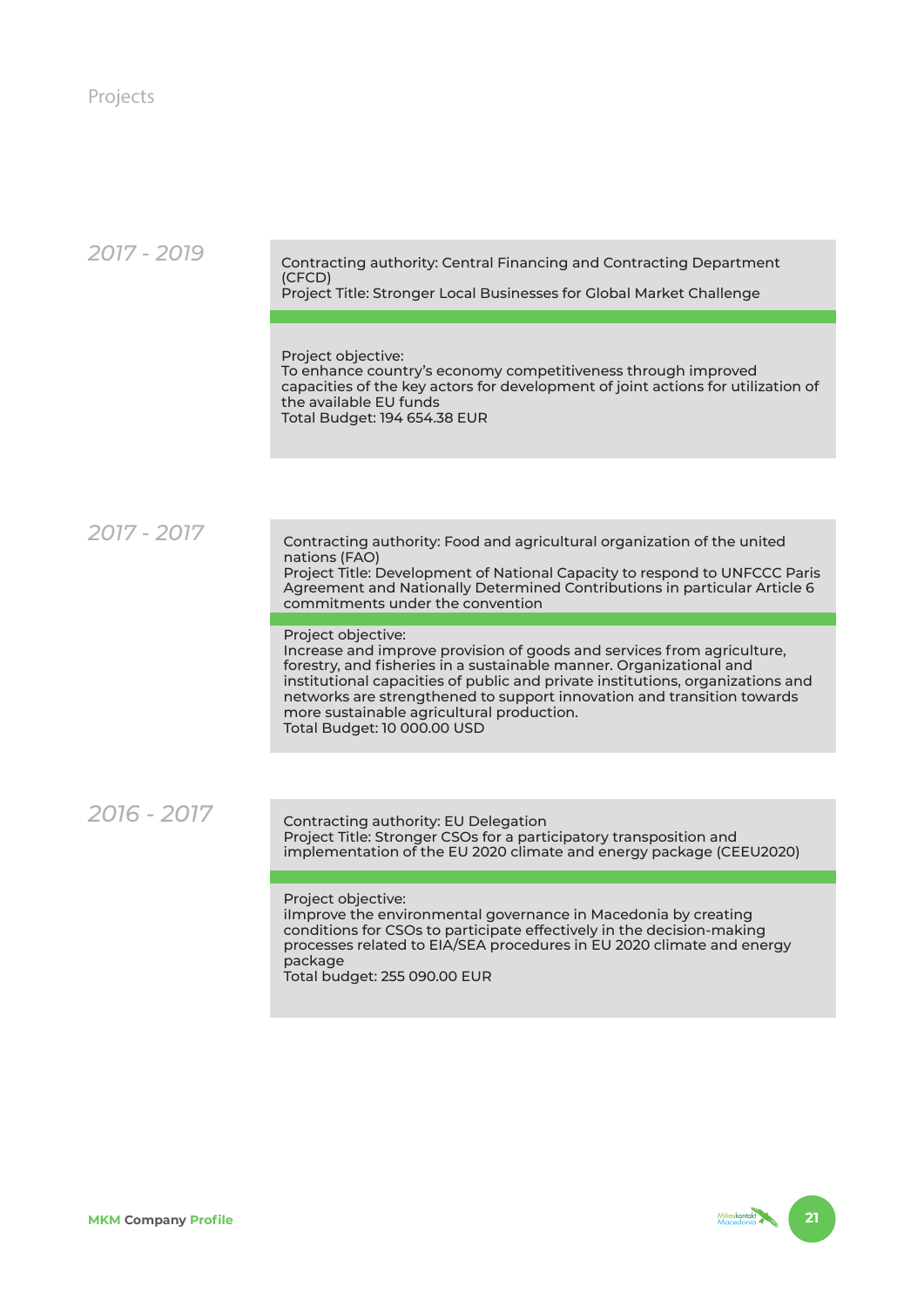| 2017 - 2017 | Contracting authority: Association Center for development and promotion<br>Promo Idea - Strumica in the frame of INTERREG IPA CBC Bulgaria -<br>the former Yugoslav Republic of Macedonia Programme (CCI Number:<br>2014TC16I5CB006)<br>Project Title: Raising the competitiveness of regional tourism by supporting<br>the development of rural and cultural tourism in the cross-border area of<br><b>Bulgaria and Macedonia (RURAL REVIVAL)</b> |
|-------------|----------------------------------------------------------------------------------------------------------------------------------------------------------------------------------------------------------------------------------------------------------------------------------------------------------------------------------------------------------------------------------------------------------------------------------------------------|
|             | Project Objective:<br>Preparation of Marketing Strategy for Development of Rural Tourism in the<br>CB region of Bulgaria and Macedonia.<br>Total Budget: 7 400.00 EUR                                                                                                                                                                                                                                                                              |
|             |                                                                                                                                                                                                                                                                                                                                                                                                                                                    |
| 2012 - 2017 | Contracting authority: USAID<br>Project Title: Municipal Climate Changes Strategies Project                                                                                                                                                                                                                                                                                                                                                        |
|             | Project Objective:                                                                                                                                                                                                                                                                                                                                                                                                                                 |
|             | Improve local democratic processes and increase capacity to adapt to<br>climate change. Municipal stakeholders better prepared to face local<br>climate change challenges. Preparation of local strategies for climate                                                                                                                                                                                                                             |
|             | changes in Pehchevo, Bogdanci, Krivogashtani, Tearce, Mavrovo-Rostushe,<br>Vinica, Prilep, Delchevo<br>Total Budget: 3 080 000.00 USD                                                                                                                                                                                                                                                                                                              |
|             |                                                                                                                                                                                                                                                                                                                                                                                                                                                    |
| 2014 - 2015 | Contracting authority: GIZ/ORF<br>Project Title: Regional Model for smart municipal Reporting system                                                                                                                                                                                                                                                                                                                                               |
|             | Project Objective:<br>To jointly develop a regional model for a smart municipal service reporting<br>system used by citizens, local government associations and consumer<br>organizations in Macedonia, Serbia and Montenegro<br>Total Budget: 90 130.00 EUR                                                                                                                                                                                       |

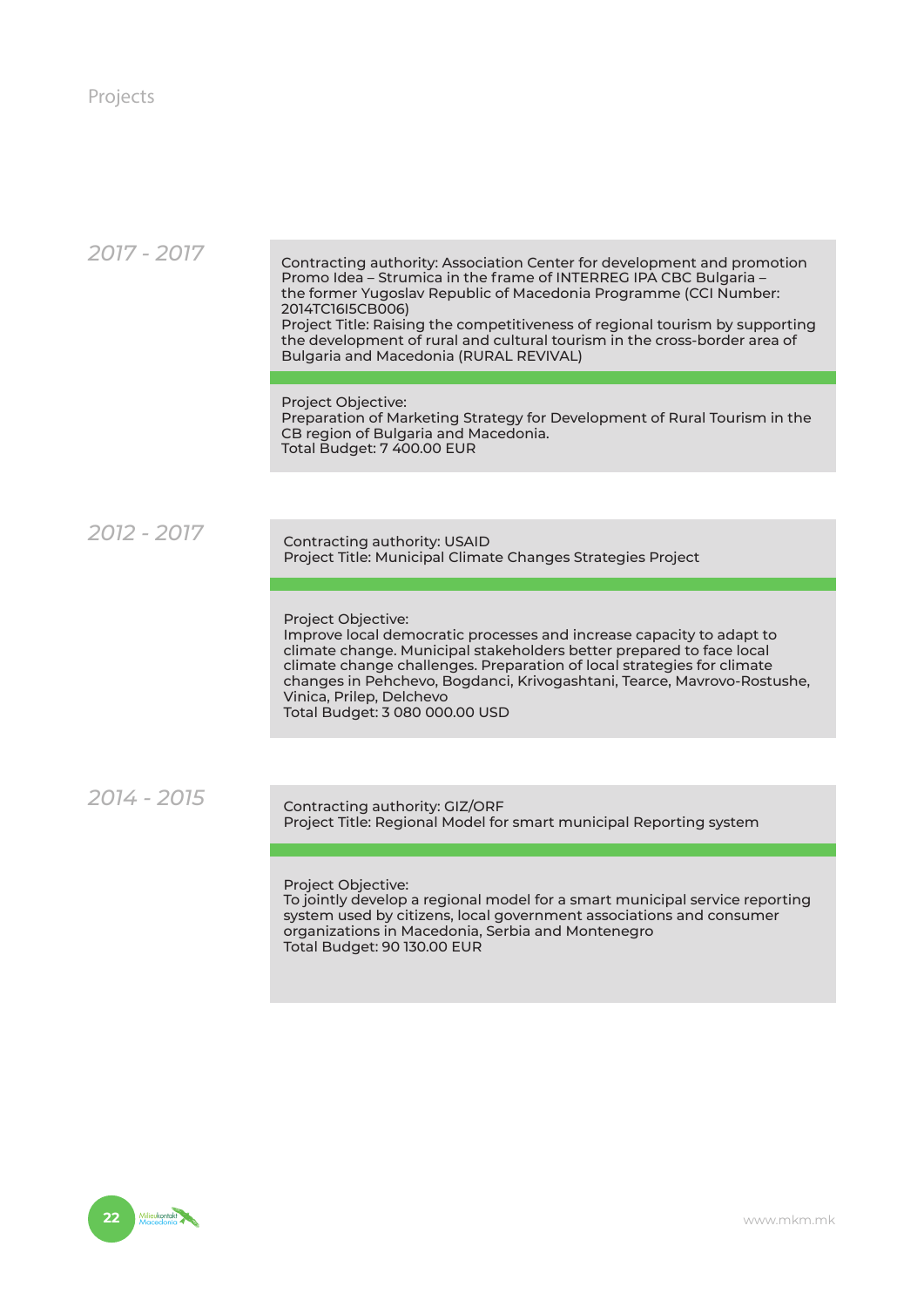| 2014 - 2016 | Contracting authority: Ministry of environmental and physical planning<br>Project Title: Strengthening institutional capacities of local self-governance<br>units through the preparation of municipal environmental and climate<br>change strategies |
|-------------|-------------------------------------------------------------------------------------------------------------------------------------------------------------------------------------------------------------------------------------------------------|
|             | Project Objective:<br>Preparation of local strategies for climate changes in Vasilevo, Radovish,<br>Gostivar and Sarai.                                                                                                                               |
|             |                                                                                                                                                                                                                                                       |
| 2016 - 2016 | Contracting authority: Swiss Foundation for Technical Cooperation<br>Project Title: Increasing Market Employability - IME                                                                                                                             |
|             | Project Objective:<br>Develop Brochure on the available technical and investment support in<br>Energy Efficiency Sector in Republic of Macedonia in the Green Economy<br>Sector of IME programme.                                                     |
|             |                                                                                                                                                                                                                                                       |
| 2015 - 2017 | Contracting authority: UNDP<br>Project Title: Supporting the operationalization of the Integrated Pollution<br>Prevention and Control System of the Strumica river basin.                                                                             |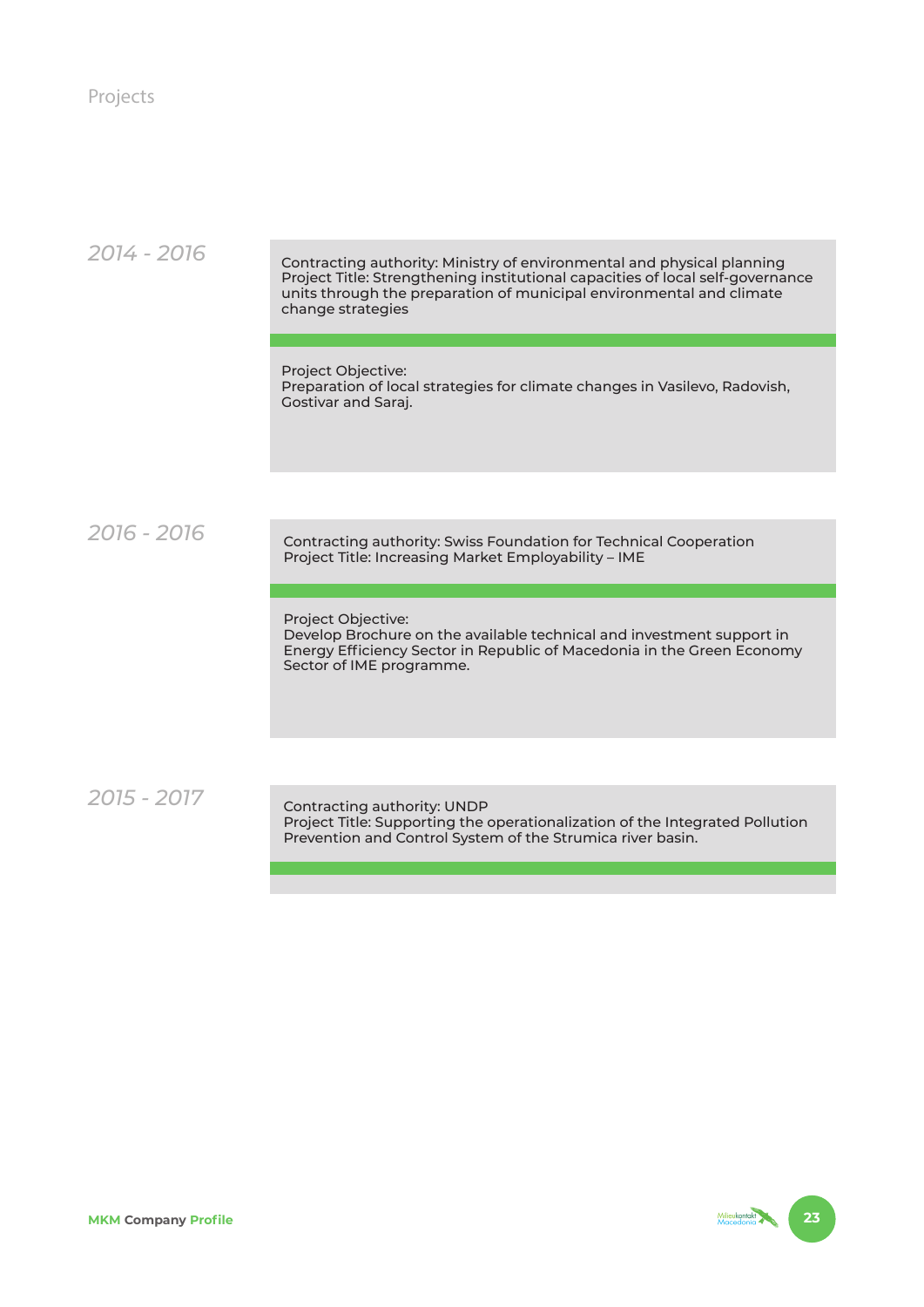| 2014 - 2015   | Contracting authority: GIZ ORF MMS<br>Project Title: Regional model for the system for signalizing issues with<br>municipal communal services                                                                                                   |
|---------------|-------------------------------------------------------------------------------------------------------------------------------------------------------------------------------------------------------------------------------------------------|
|               | Project Objective:<br>Researching the already existing or possible solutions for improved<br>communication between citizens and local self-governance authorities<br>related to the signalization of communal issues in their communities.      |
|               |                                                                                                                                                                                                                                                 |
| $2014 - 2015$ | Contracting authority: Swiss Agency for Development and Cooperation<br>SDC, Helvetas Swiss Intercooperation HSI<br>Project Title: Promoting an integrated approach to sustainable<br>management of characteristic natural resources in Pehchevo |
|               | Project Objective:<br>The main goal of this project is providing the conditions for sustainable<br>natural resources management in Municipality of Pehchevo.                                                                                    |
|               |                                                                                                                                                                                                                                                 |
| 2014 - 2015   | Contracting authority: GIZ ORF MMS<br>Project Title: Research and analysis of the existing communication tools<br>and mechanisms of local authorities in Macedonia, Serbia, Montenegro, and<br>Bosnia and Herzegovina.                          |
|               |                                                                                                                                                                                                                                                 |

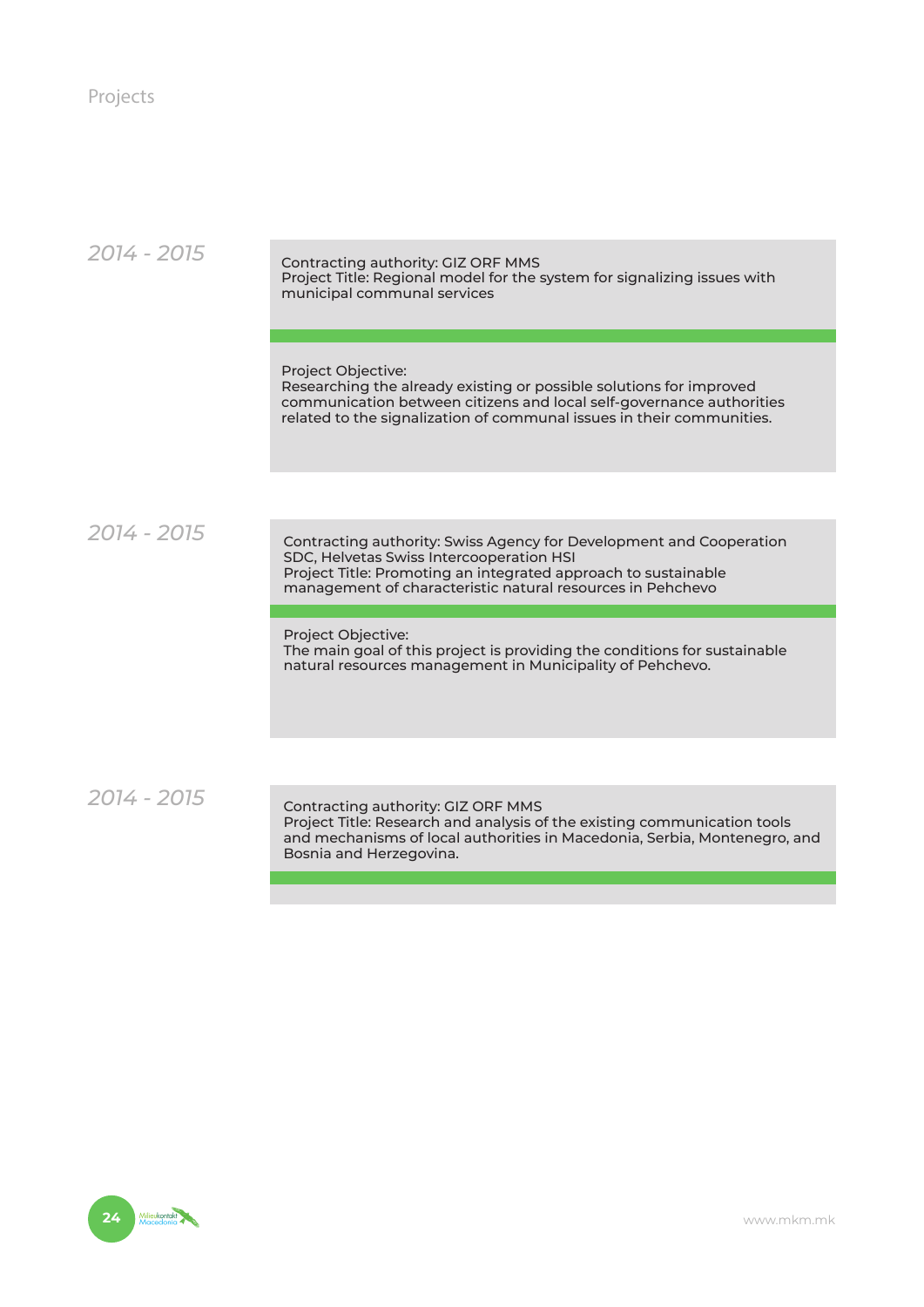| the contract of the contract of the | ____ |  |
|-------------------------------------|------|--|

| 2009 |  | 2011 |  |
|------|--|------|--|
|      |  |      |  |

Contracting authority: European Commission Project Title: European Partnership for Local Green Agendas

Project Objective:

Promotion of good governance principles trough the green Agenda process. Total Budget: 360 000.00 EUR

*2009 - 2010*

Contracting authority: PSO Project Title: A window to Green Agenda in the Western Balkans

Project Objective:

To enhance the capacities and effectiveness of 18 local partner CSOs in six Western Balkan countries, who participated in the Milieukontakt's green Agenda program Total Budget: 216 059.00 EUR